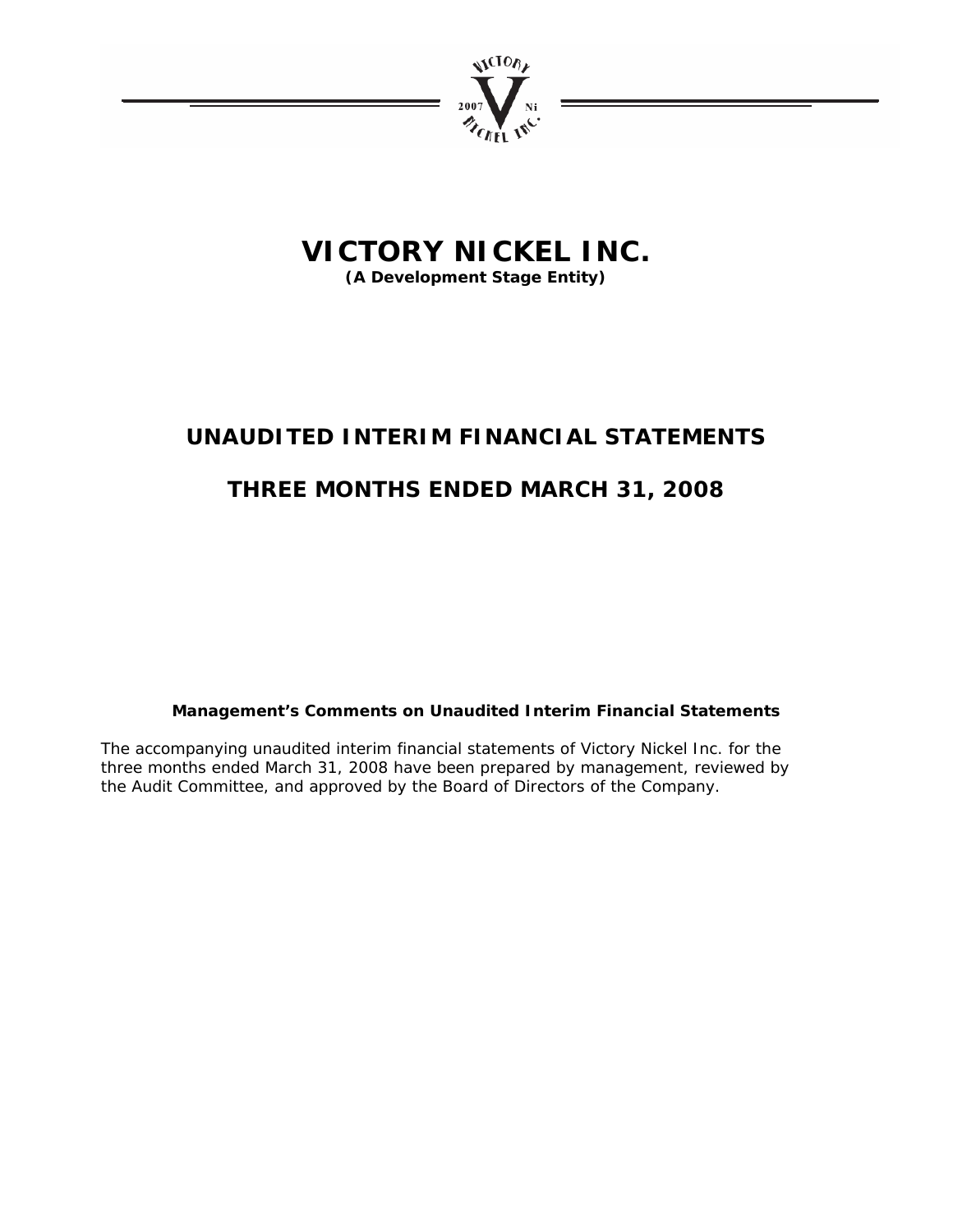(A Development Stage Entity)

## **BALANCE SHEETS**

(in thousands of Canadian dollars)

|                                                      | <b>March 31, 2008</b> | December 31, 2007 |  |  |
|------------------------------------------------------|-----------------------|-------------------|--|--|
| <b>ASSETS</b>                                        | (Unaudited)           |                   |  |  |
| <b>Current</b>                                       |                       |                   |  |  |
| Cash and cash equivalents                            | \$<br>4,328           | \$<br>7,466       |  |  |
| Cash for exploration expenditures                    | 2,839                 | 5,419             |  |  |
| Due from Nuinsco Resources Limited                   | 242                   |                   |  |  |
| G.S.T receivable                                     | 717                   | 480               |  |  |
| Marketable securities (Note 5)                       | 3,150                 |                   |  |  |
| Prepaid expenses and deposits                        | 129                   | 3                 |  |  |
| <b>Total Current Assets</b>                          | 11,405                | 13,368            |  |  |
| <b>Exploration Advances</b>                          | 280                   | 280               |  |  |
| <b>Exploration and Development Projects (Note 6)</b> | 20,558                | 15,762            |  |  |
|                                                      | \$<br>32,243          | \$<br>29,410      |  |  |
| <b>LIABILITIES AND SHAREHOLDERS' EQUITY</b>          |                       |                   |  |  |
| <b>Current</b>                                       |                       |                   |  |  |
| Accounts payable and accrued liabilities             | \$<br>3,004           | \$<br>825         |  |  |
| Due to Nuinsco Resources Limited (Note 10)           |                       | 158               |  |  |
|                                                      | 3,004                 | 983               |  |  |
| Future Income Taxes (Notes 7 and 9)                  | 5,024                 | 1,689             |  |  |
|                                                      | 8,028                 | 2,672             |  |  |
| <b>Shareholders' Equity (Note 7)</b>                 |                       |                   |  |  |
| Share capital                                        | 24,345                | 27,606            |  |  |
| Stock option compensation                            | 1,446                 | 1,335             |  |  |
| Share purchase warrants                              | 25                    | 25                |  |  |
| Accumulated other comprehensive income (Note 8)      | 1,057                 |                   |  |  |
| Deficit                                              | (2,658)               | (2,228)           |  |  |
| <b>Net Shareholders' Equity</b>                      | 24,215                | 26,738            |  |  |
|                                                      | 32,243<br>\$          | \$<br>29,410      |  |  |

**Nature of Operations (Note 1)**

The accompanying notes are an integral part of these financial statements.

**WEIONA** 

**SHELL IRE** 

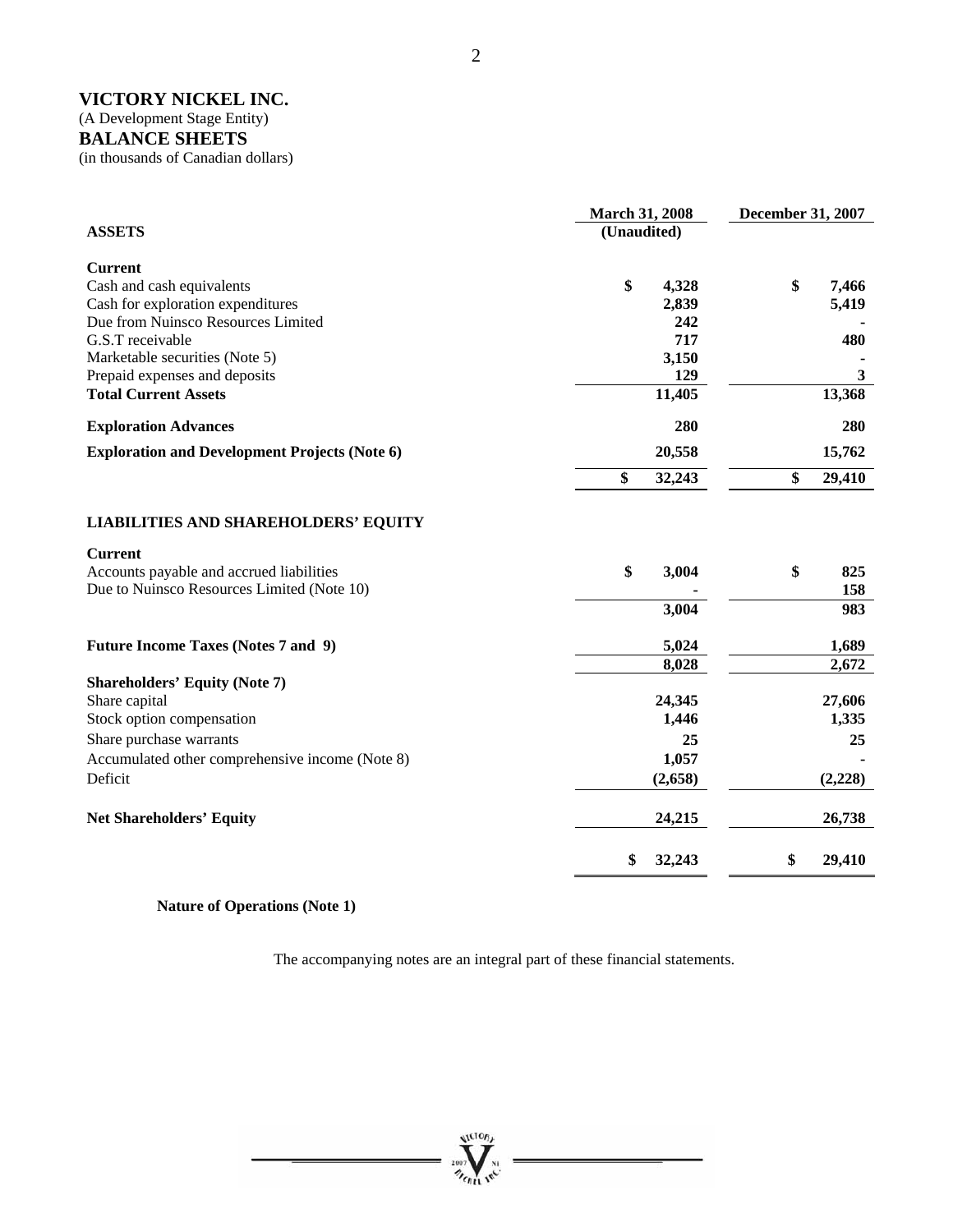(A Development Stage Entity)

## **STATEMENTS OF OPERATIONS**

(unaudited - in thousands of Canadian dollars, except per share amounts)

|                                                   | <b>Three Months</b><br><b>Ended March 31,</b><br>2008 |    |             |
|---------------------------------------------------|-------------------------------------------------------|----|-------------|
| <b>Revenue</b>                                    |                                                       |    |             |
| Interest income                                   | \$<br>109                                             | \$ | 35          |
| <b>Costs and Expenses</b>                         |                                                       |    |             |
| General and administrative (Note 10)              | 608                                                   |    | 229         |
| Stock option compensation (Note 7)                | 111                                                   |    | 863         |
|                                                   | 719                                                   |    | 1,092       |
| <b>Loss Before Income Taxes</b>                   | (610)                                                 |    | (1,057)     |
| <b>Income Tax Recoveries (Note 9)</b>             | (180)                                                 |    |             |
| <b>Net Loss For The Period</b>                    | \$<br>(430)                                           | \$ | (1,057)     |
| <b>Loss Per Share – Basic and Diluted</b>         | (0.00)                                                | \$ | (0.01)      |
| <b>Weighted Average Common Shares Outstanding</b> | 176,700,000                                           |    | 154,200,000 |

## **STATEMENTS OF COMPREHENSIVE INCOME**

(unaudited - in thousands of Canadian dollars)

|                                                                              |                        |                             |                                                  | <b>Period From</b><br>Inception, |
|------------------------------------------------------------------------------|------------------------|-----------------------------|--------------------------------------------------|----------------------------------|
|                                                                              | <b>Ended March 31,</b> | <b>Three Months</b><br>2008 | <b>February 1, 2007,</b><br>To March 31,<br>2007 |                                  |
| <b>Net Loss For The Period</b><br><b>Other Comprehensive Income (Note 8)</b> |                        | (430)<br>1,057              |                                                  | (1,057)                          |
| <b>Comprehensive Income (Loss) For The Period</b>                            |                        | 627                         |                                                  | (1,057)                          |

The accompanying notes are an integral part of these financial statements.

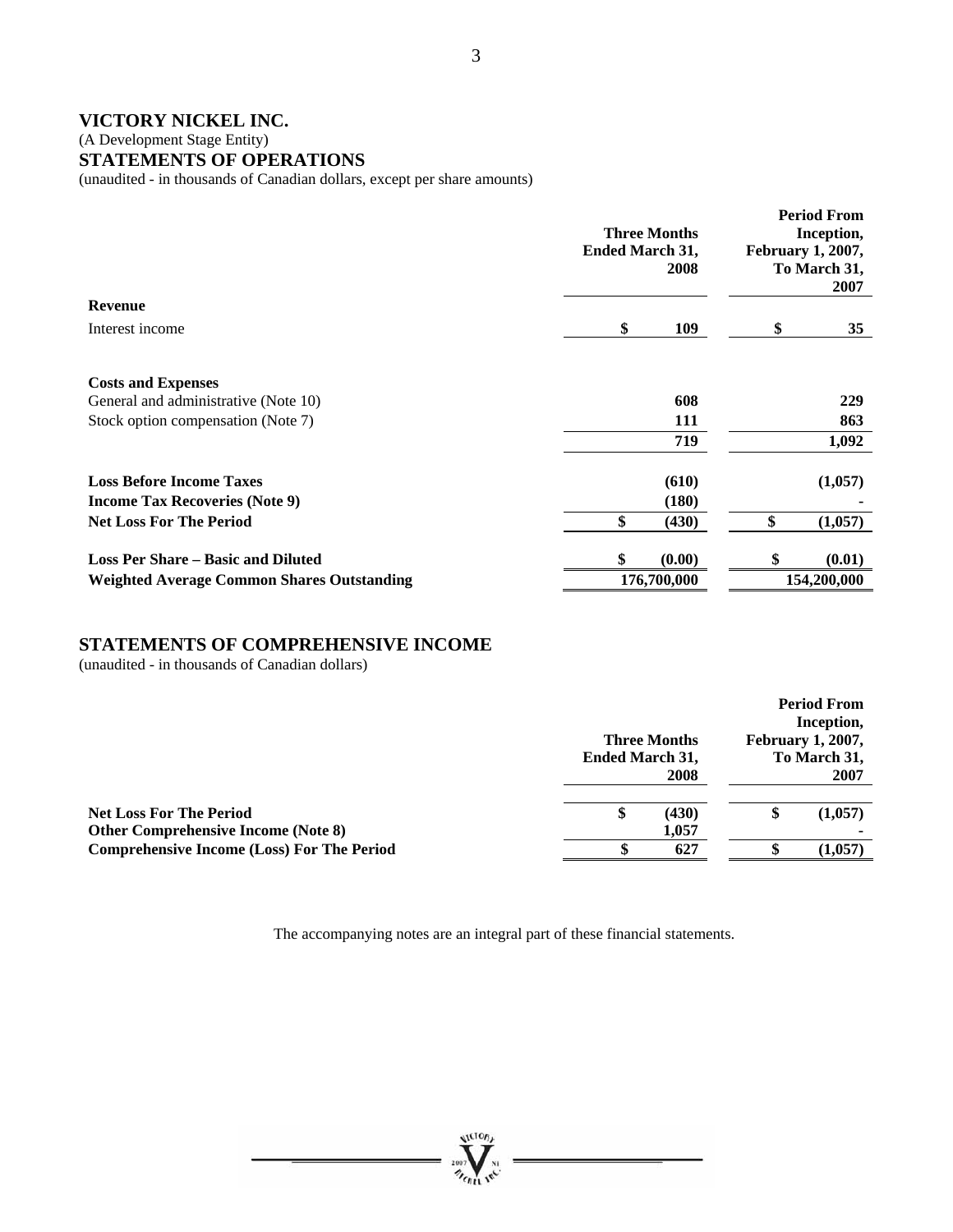(A Development Stage Entity)

# **STATEMENTS OF CASH FLOWS**

(unaudited - in thousands of Canadian dollars)

|                                                           | Ended March 31, | <b>Three Months</b><br>2008 | February 1, 2007,<br>to March 31, 2007 | <b>Period From</b><br>Inception, |
|-----------------------------------------------------------|-----------------|-----------------------------|----------------------------------------|----------------------------------|
| Cash from (used by):                                      |                 |                             |                                        |                                  |
| <b>Operating Activities</b>                               |                 |                             |                                        |                                  |
| Net loss for the period                                   | \$              | (430)                       | \$                                     | (1,057)                          |
| Items not affecting cash:                                 |                 |                             |                                        |                                  |
| Stock option compensation                                 |                 | 111                         |                                        | 863                              |
| Other stock-based compensation                            |                 | 33                          |                                        | 49                               |
| Income tax recoveries                                     |                 | (180)                       |                                        |                                  |
| Changes in non-cash working capital (Note 11)             |                 | (600)                       |                                        | (351)                            |
| Cash used by operating activities                         |                 | (1,066)                     |                                        | (496)                            |
| Financing Activities - issue of common shares             |                 | 41                          |                                        | 10,727                           |
| Net Cash Received on Formation (Note 1)                   |                 |                             |                                        | 11,906                           |
| <b>Investing Activities</b>                               |                 |                             |                                        |                                  |
| Additions to exploration and development projects (net of |                 |                             |                                        |                                  |
| exploration advances of \$448 in 2007)                    |                 | (2,780)                     |                                        | (1,597)                          |
| Purchase of marketable securities                         |                 | (1,913)                     |                                        |                                  |
|                                                           |                 | (4, 693)                    |                                        | (1,597)                          |
| Net (Decrease) Increase in Cash and Cash                  |                 |                             |                                        |                                  |
| <b>Equivalents For The Period</b>                         |                 | (5,718)                     |                                        | 20,540                           |
| <b>Cash and Cash Equivalents, Beginning Of The Period</b> |                 | 12,885                      |                                        |                                  |
| Cash and Cash Equivalents, End Of The Period              | \$              | 7,167                       | \$                                     | 20,540                           |
| Cash and Cash Equivalents, End Of The Period              |                 |                             |                                        |                                  |
| <b>Cash and Cash Equivalents</b>                          | \$              | 4,328                       | \$                                     | 9,040                            |
| <b>Cash for Exploration Expenditures</b>                  |                 | 2,839                       |                                        | 11,500                           |
|                                                           | \$              | 7,167                       |                                        | 20,540                           |

The accompanying notes are an integral part of these financial statements.

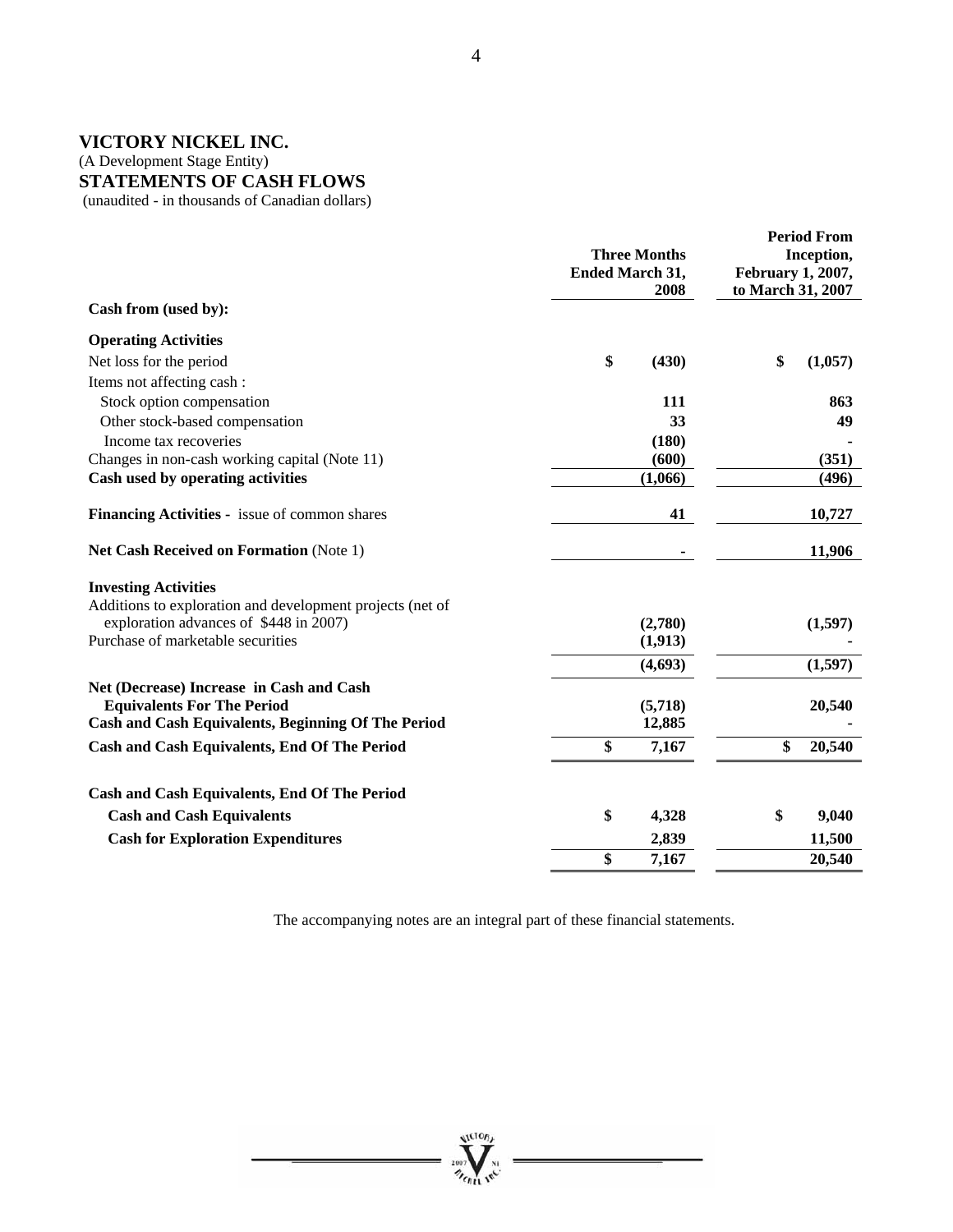(A Development Stage Entity)

**STATEMENT OF SHAREHOLDERS' EQUITY** 

**For the Period From Inception, February 1, 2007, to March 31, 2008** 

(unaudited - in thousands of Canadian dollars)

|                                    | Share Capital                               |     |          |                                     |                               |            |                                  |       |              |
|------------------------------------|---------------------------------------------|-----|----------|-------------------------------------|-------------------------------|------------|----------------------------------|-------|--------------|
|                                    | Share Capital<br>Number of<br><b>Shares</b> |     | Amount   | <b>Stock Option</b><br>Compensation | Share<br>Purchase<br>Warrants | Deficit    | Other<br>Comprehensive<br>Income |       | Total        |
| Issued on formation of             |                                             |     |          |                                     |                               |            |                                  |       |              |
| the Company                        | 154,003,146                                 | \$. | 15,713   | \$                                  | \$                            | \$         | \$                               |       | \$<br>15,713 |
| Private placement                  | 16,428,571                                  |     | 10,694   |                                     |                               |            |                                  |       | 10,694       |
| <b>Issued under Share</b>          |                                             |     |          |                                     |                               |            |                                  |       |              |
| <b>Bonus Plan</b>                  | 232,650                                     |     | 109      |                                     |                               |            |                                  |       | 109          |
| Warrants exercised                 | 5,502,514                                   |     | 847      |                                     |                               |            |                                  |       | 847          |
| Options exercised                  | 475,000                                     |     | 209      |                                     |                               |            |                                  |       | 209          |
| Warrants issued for                |                                             |     |          |                                     |                               |            |                                  |       |              |
| services rendered                  |                                             |     |          |                                     | 25                            |            |                                  |       | 25           |
| Options granted and                |                                             |     |          |                                     |                               |            |                                  |       |              |
| vesting                            |                                             |     |          | 1,369                               |                               |            |                                  |       | 1,369        |
| Transfer of value on               |                                             |     |          |                                     |                               |            |                                  |       |              |
| exercise of options                |                                             |     | 34       | (34)                                |                               |            |                                  |       |              |
| Net loss for the period            |                                             |     |          |                                     |                               | (2,228)    |                                  |       | (2,228)      |
| <b>Balance - December</b>          |                                             |     |          |                                     |                               |            |                                  |       |              |
| 31, 2007                           | 176,641,881                                 | \$  | 27,606   | \$<br>1,335                         | \$<br>25                      | \$(2,228)  |                                  |       | \$<br>26,738 |
| Options exercised                  | 150,000                                     |     | 41       |                                     |                               |            |                                  |       | 41           |
| Options granted and                |                                             |     |          |                                     |                               |            |                                  |       |              |
| vesting                            |                                             |     |          | 111                                 |                               |            |                                  |       | 111          |
| <b>Issued under Share</b>          |                                             |     |          |                                     |                               |            |                                  |       |              |
| <b>Bonus Plan</b>                  | 65,375                                      |     | 33       |                                     |                               |            |                                  |       | 33           |
| Net loss for the period            |                                             |     |          |                                     |                               | (430)      |                                  |       | (430)        |
| Flow-through share                 |                                             |     |          |                                     |                               |            |                                  |       |              |
| renunciation                       |                                             |     | (3, 335) |                                     |                               |            |                                  |       | (3, 335)     |
| Other comprehensive                |                                             |     |          |                                     |                               |            |                                  |       |              |
| income                             |                                             |     |          |                                     |                               |            |                                  | 1,057 | 1,057        |
| <b>Balance - March 31,</b><br>2008 | 176,857,256                                 | \$  | 24,345   | \$<br>1,446                         | \$<br>25                      | \$ (2,658) | \$                               | 1,057 | \$<br>24,215 |

The accompanying notes are an integral part of these financial statements.

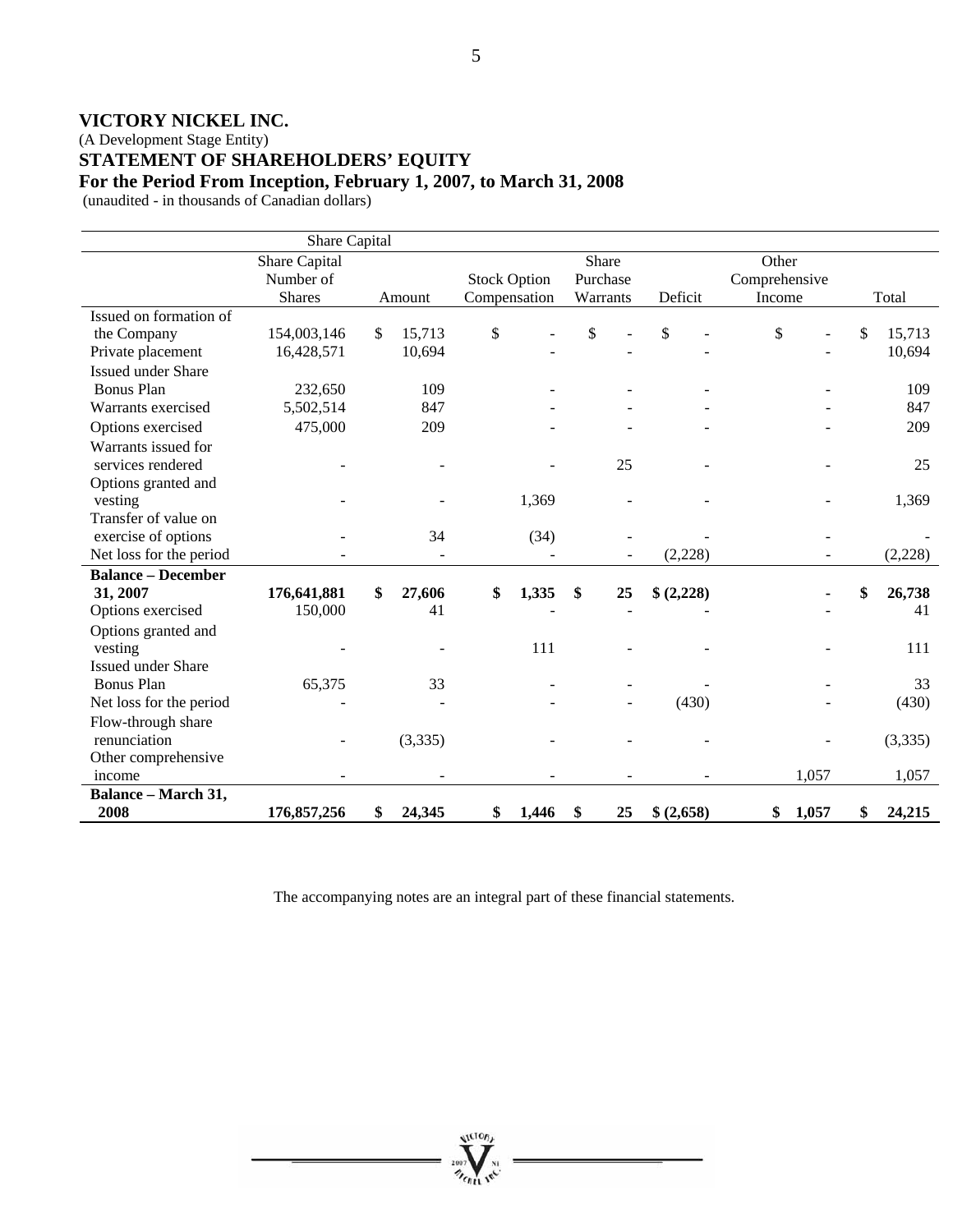(A Development Stage Entity) **NOTES TO FINANCIAL STATEMENTS** 

March 31, 2008 and 2007 (unaudited) (all tabular amounts are in thousands of Canadian dollars)

#### **1. Basis Of Presentation And Nature Of Operations**

#### **Basis of Presentation**

The unaudited interim financial statements of the Company are prepared by management using generally accepted accounting principles for interim financial statements and reflect the accounting principles in the notes to the Company's audited financial statements for the period from inception, February 1, 2007, to December 31, 2007 (with the exception of the changes in accounting policies set out in Note 2 below) and accordingly should be read in conjunction with those annual financial statements and the notes thereto. The accompanying unaudited interim financial statements include all adjustments that are, in the opinion of management, necessary for fair presentation. The results of operations and cash flows for the period are not necessarily indicative of the results to be expected for the full year.

#### **Nature of Operations**

Pursuant to a Plan of Arrangement which became effective February 1, 2007, the Company was formed upon the amalgamation of two predecessor companies incorporated in December, 2006 for the purpose of carrying out the Plan of Arrangement. Upon completion of the amalgamation and pursuant to the Plan of Arrangement, the Company completed a series of transactions which resulted in the following acquisitions:

- (a) three mineral resource properties, namely the Minago and Mel sulphide nickel projects on the Thompson Nickel Belt in Manitoba and the Lac Rocher sulphide nickel project in Quebec (collectively the "Nickel Properties"), from Nuinsco Resources Limited ("Nuinsco"). These properties were recorded at their carrying values in the accounts of Nuinsco of \$5,800,746, net of related accounts payable of \$527,871;
- (b) exploration advances to the Company's joint venture partner managing the Mel project of \$448,428; and;
- (c) cash of \$12,667,740

in exchange for the issuance of 154,003,146 common shares of the Company.

The terms of the Plan of Arrangement resulted in Nuinsco initially owning 25% of the Company's common shares and 75% being distributed to Nuinsco's shareholders. Accordingly Nuinsco's shareholders continued to own 100% of the transferred assets by virtue of their direct holdings of the Company's shares and their indirect ownership interest through their Nuinsco share ownership. As a consequence, this related party transaction was recorded by the Company at Nuinsco's recorded carrying values of the Nickel Properties transferred and the cash received.

The cash transferred from Nuinsco to the Company was the amount of the net proceeds of \$14,045,317 received by Nuinsco in a December, 2006 private placement, less the aggregate of \$929,149 expended by Nuinsco on the transferred Nickel Properties from the date of the private placement to February 1, 2007, the effective date of the Plan of Arrangement and exploration advances at as February 1, 2007 amounting to \$448,428. The latter amount represents cash advanced to CVRD Inco Limited (now Vale Inco Limited), the Company's Joint venture partner on the Mel project, in excess of exploration costs incurred.

In addition, the Company was responsible for all costs relating to the Plan of Arrangement. The total of such costs has been treated as a capital transaction and shown as a reduction in share capital.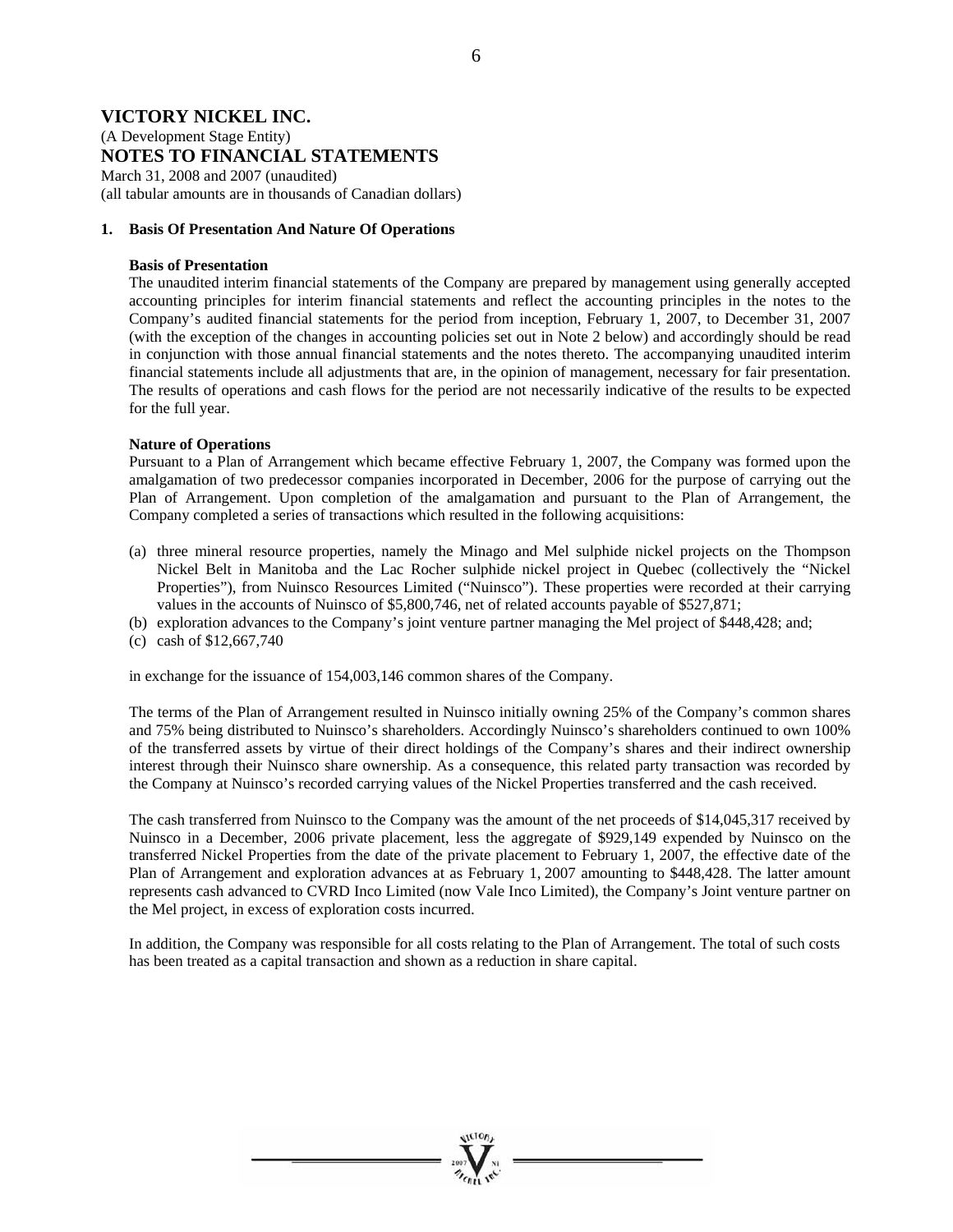| A summary of net assets acquired is as follows:                               |             |                  |
|-------------------------------------------------------------------------------|-------------|------------------|
| Cash (net of out-of-pocket costs incurred to complete the Plan of Arrangement |             |                  |
| of \$762,062)                                                                 |             | \$<br>11,905,678 |
| Nickel Properties                                                             |             |                  |
| Exploration Advances - Mel                                                    |             | 448,428          |
| <b>Exploration and Development Projects</b>                                   |             |                  |
| Minago                                                                        | \$2,976,125 |                  |
| Mel                                                                           | 706,311     |                  |
| Lac Rocher                                                                    | 2,118,310   | 5,800,746        |
| <b>Total Assets</b>                                                           |             | 18,154,852       |
| Less Liabilities:                                                             |             |                  |
| <b>Accounts Payable</b>                                                       |             | (527, 871)       |
| Future Income Taxes <sup>(1)</sup>                                            |             | (1,914,000)      |
| Net Assets Acquired                                                           |             | \$<br>15.712.981 |
|                                                                               |             |                  |

 $<sup>(1)</sup>$  The future income taxes result from the fact that, pursuant to the tax elections filed as part of the Plan of</sup> Arrangement, the cost bases for tax purposes of the nickel assets is nil, versus a net carrying value on acquisition of \$5,800,746.

At March 31, 2008, the Company had working capital of \$8,401,000 available to fund ongoing operations. However as a development stage enterprise, none of the Company's exploration or development projects have commenced commercial production and accordingly the Company is dependent upon debt or equity financings and the optioning and/or sale of resource or resource related assets for its funding. The recoverability of the carrying value of exploration and development projects, and ultimately the Company's ability to continue as a going concern, is dependent upon the discovery of economically recoverable reserves and resources, the Company's ability to finance development of its projects through debt or equity financings, or alternatively upon the profitable disposal of projects.

Should the Company not be able to discover economically recoverable reserves, obtain the necessary financings and achieve future profitable production or sale of properties, the carrying value of the Company's assets could be subject to material adjustment and, in addition, other adjustments may be necessary to these financial statements should such adverse events impair the Company's ability to continue as a going concern as contemplated under Canadian generally accepted accounting principles.

#### **2. New And Future Accounting Policies**

#### **Financial instruments and capital disclosures**

The Canadian Institute of Chartered Accountants ("CICA") has issued the following accounting standards effective for fiscal years beginning on or after January 1, 2008: Capital Disclosures (Handbook Section 1535), Financial Instruments – Disclosures (Handbook Section 3862) and Financial Instruments – Presentation (Handbook Section 3863).

Handbook Section 1535 specifies the disclosure of (i) an entity's objectives, policies and processes for managing capital; (ii) quantitative data about what the entity regards as capital; (iii) whether the entity has complied with any capital requirements; and (iv) if it has not complied, the consequences of such non-compliance. The Company has included disclosures recommended by the new Handbook Section in Note 3 to these unaudited interim financial statements.

Handbook Sections 3862 and 3863 replace Handbook Section 3861, Financial Instrument – Disclosure and Presentation, revising and enhancing its disclosure requirements, and carrying forward unchanged its presentation requirements. These new sections place increased emphasis on disclosures about the nature and extent of risks arising from financial instruments and how the entity manages those risks. The Company has included disclosures recommended by the new Handbook Section in Note 4 to these unaudited interim financial statements.

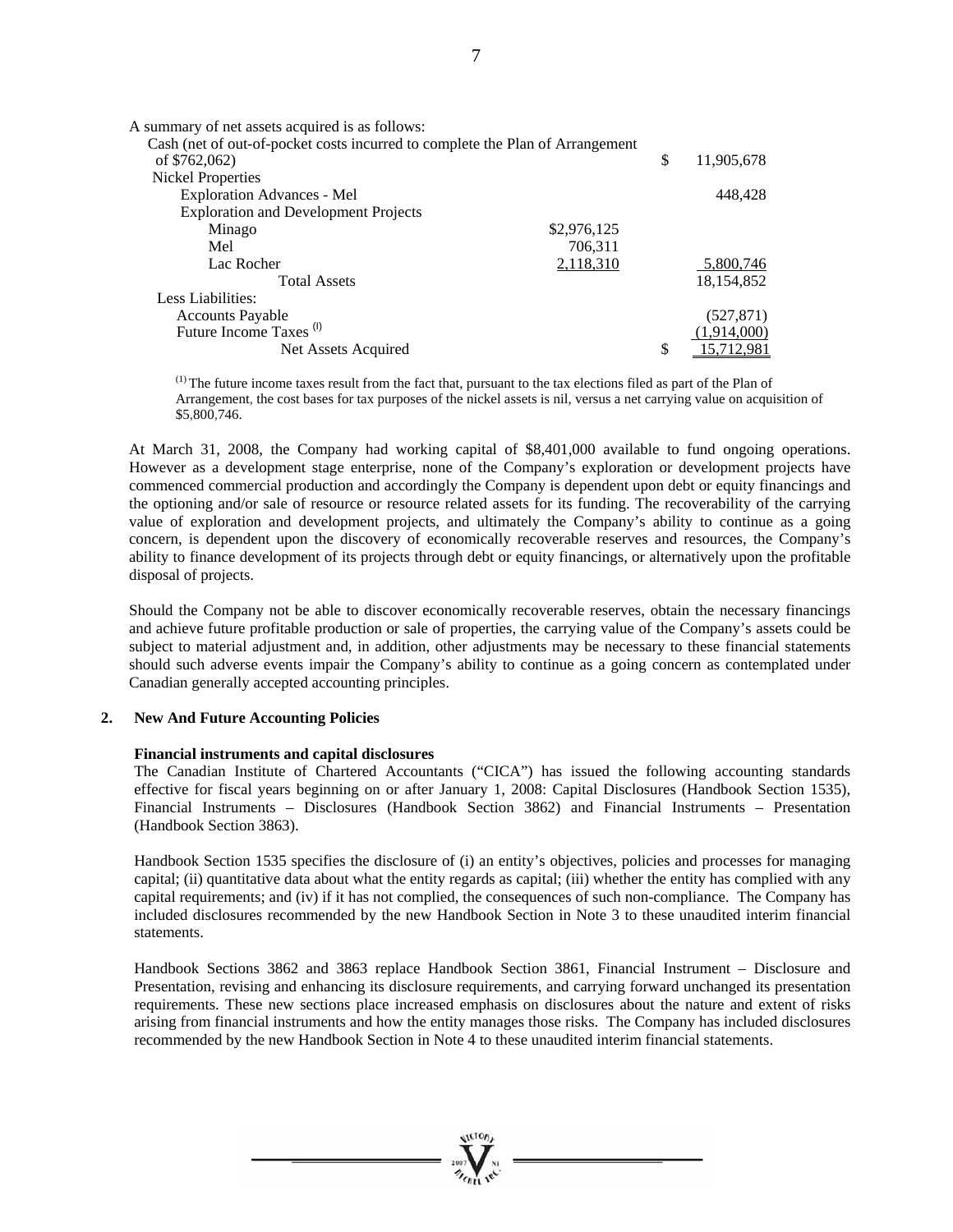#### **Inventories**

Effective January 1, 2008, the CICA has issued accounting standard Section 3031 Inventories. Section 3031 Inventories provides guidance on the method of determining the cost of the Company's materials and supplies. The new accounting standard specifies that inventories are to be valued at the lower of cost and net realizable value. The standard required the reversal of previously recorded write downs to realizable value when there is clear evidence that net realizable value has increased. The adoption of Section 3031 Inventories did not impact the Company's financial statements.

#### **Future Accounting Changes**

In February 2008, the CICA issued accounting standard Section 3064 Goodwill and Intangible Assets, replacing accounting standard 3062 Goodwill and Other Intangible Assets and accounting standard Section 3450 Research and Development Costs. The new Section will be applicable to financial statements relating to fiscal years beginning on or after October 1, 2008. Accordingly, the Company will adopt the new standard for its fiscal year beginning January 1, 2009. Section 3064 establishes standards for the recognition, measurement, presentation and disclosure of goodwill subsequent to its initial recognition and of intangible assets by profit-oriented enterprises. Standards concerning goodwill are unchanged from the standards included in the previous Section 3062. The Company is currently evaluating the impact of the adoption of this new Section.

#### **3. Capital Disclosures**

The Company's objective when managing capital is to safeguard its accumulated capital in order to provide an adequate return to shareholders by maintaining a sufficient level of funds to support continued project development and corporate activities.

The Company manages its capital structure and makes adjustments to it, based on the level of funds available to the Company to manage its operations. In order to maintain or adjust the capital structure, the Company expects that it will be able to obtain long-term debt, equipment–based financing and/or project-based financing sufficient to maintain and expand its operations. There are no assurances that these initiatives will be successful. In order to achieve these objectives, the Company invests its unexpended cash in highly liquid, rated financial instruments.

#### **4. Financial Risk Management**

The Company's risk exposures and the impact on the Company's financial statements are summarized below:

Currency and credit risk

The Company's financial instruments include cash and cash equivalents (including cash for exploration), accounts receivable, accounts payable and accrued liabilities and amounts due from Nuinsco. The fair value of these financial instruments approximates their carrying value. The Company is not exposed to significant currency or credit risks arising from these financial instruments. The Company's cash and cash equivalents earn interest at fixed short-term rates of approximately 4.4% at March 31, 2008 and December 31, 2007. None of the Company's other financial investments are interest-bearing, and therefore the Company is not exposed to any significant interest rate risk.

Cash equivalents include bank-guaranteed investment certificates and bank discount notes. The Company does not own asset-backed commercial paper. The Company has a corporate policy of investing its available cash in Canadian government instruments and certificates of deposit or other direct obligations of major Canadian banks, unless otherwise specifically approved by the Board.

#### **5 Marketable Securities**

In March, 2008, the Company privately purchased from a third party 7,500,000 units of Wallbridge Mining Company Limited ("Wallbridge"), a public company, for \$1,912,500. Each unit comprises one common share and one-half of one share purchase warrant. Each warrant entitles the holder thereof to purchase one additional common share of Wallbridge at an exercise price of \$0.80 per share if the warrant is exercised prior to March 26, 2009, or \$1.00 per share if exercised during the period between March 26, 2009 and March 26, 2010. As a consequence of

 $\frac{1007}{\sigma_{f(x,y)}}$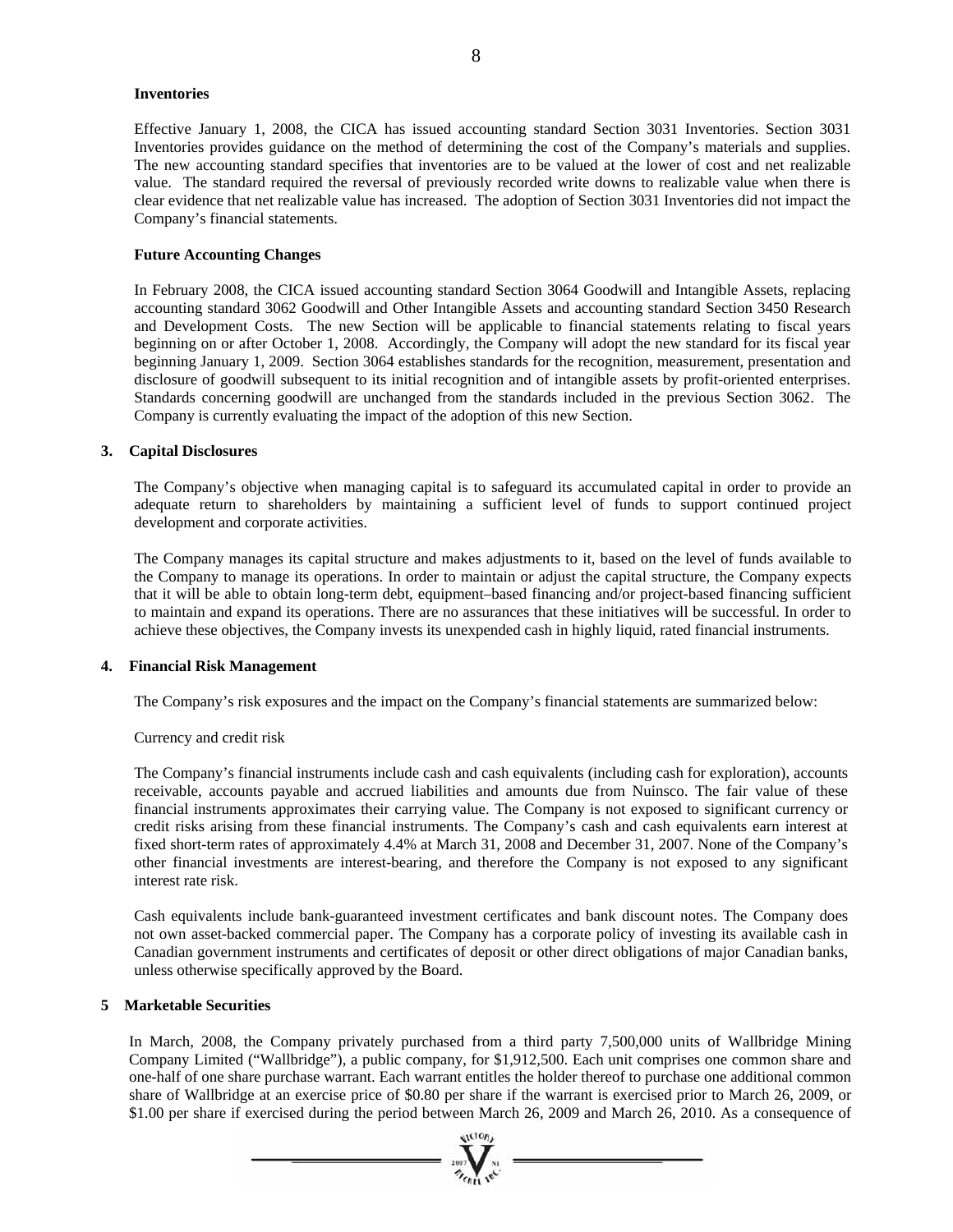this transaction, the Company holds an approximate 8.4% interest in Wallbridge and, if all of the warrants are exercised, the Company's ownership interest would increase to 12.2% on a partially diluted basis (not including the exercise of any other securities convertible into Wallbridge shares held by any other holder). The units are subject to a hold period expiring on July 27, 2008.

On initial recognition, no value was allocated the share purchase warrants given the significant excess of the exercise price over current market value. The Wallbridge shares have been classified as a financial asset available for sale. During the period, the Company recorded the increase in the estimated fair value of the shares from the date of acquisition to March 31, 2008 of \$1,237,000 as other comprehensive income.

In April, 2008, the Company acquired a further 1,500,000 Wallbridge common shares at a cost of \$577,515.

#### **6. Exploration and Development Projects**

Cumulative costs relative to the acquisition of mineral properties, and deferred exploration and development expenditures, have been incurred on the following projects:

|              | <b>Balance</b><br>December 31,<br>2007                                                            | <b>Current</b><br><b>Expenditures</b> | <b>Balance</b><br>March 31,<br>2008 |
|--------------|---------------------------------------------------------------------------------------------------|---------------------------------------|-------------------------------------|
| Lac Rocher   | \$<br>3,314                                                                                       | \$<br>204                             | \$<br>3,518                         |
| Mel $^{(1)}$ | 2,158                                                                                             | 13                                    | 2,171                               |
| Minago       | 10,290                                                                                            | 4,579                                 | 14,869                              |
|              | \$<br>15,762                                                                                      | \$<br>4,796                           | \$<br>20,558                        |
|              | <b>Acquired on</b><br><b>Formation of</b><br><b>Current</b><br><b>Expenditures</b><br>the Company |                                       | <b>Balance</b>                      |
|              |                                                                                                   |                                       | March 31,<br>2007                   |
|              | (Note 1)                                                                                          |                                       |                                     |
| Lac Rocher   | \$<br>2,118                                                                                       | \$<br>48                              | \$<br>2,166                         |
| Mel $^{(1)}$ | 706                                                                                               | 994                                   | 1,700                               |
| Minago       | 2,976                                                                                             | 2,010                                 | 4,986                               |

 $<sup>(1)</sup>$  The expenditures on the Mel project in the period ended March 31, 2007 include \$448,428 funded from exploration advances</sup> on deposit with CVRD Inco and transferred to the Company on formation, February 1, 2007 (see Note 1).

In January, 2008, the Company entered into an option agreement with Xstrata Nickel, ("Xstrata"), a business unit of Xstrata Canada Corporation, to acquire a 100% interest in five mineral claims totaling 691 hectares located adjacent to the Company's existing Minago property package ("the Properties").

Under terms of the agreement, the Company will acquire a 100% interest in the Properties through:

- A one-time cash payment of \$150,000 upon signing (which was paid and is included in current period project expenditures); and,
- Incurring \$500,000 of expenditures before September 30, 2008.

Once acquired, Victory Nickel's 100% interest in the Properties will be subject to an NSR interest retained by Xstrata, as follows:

- In respect of nickel:
	- o A 2% NSR when the LME three-month nickel price is equal to or greater than US\$13,227 per tonne in that quarter; and,
	- o A 1% NSR when the LME three-month nickel price is less than US\$13,227 per tonne in that quarter.
	- In respect of other metals, minerals and concentrates:
	- o A 2% NSR.

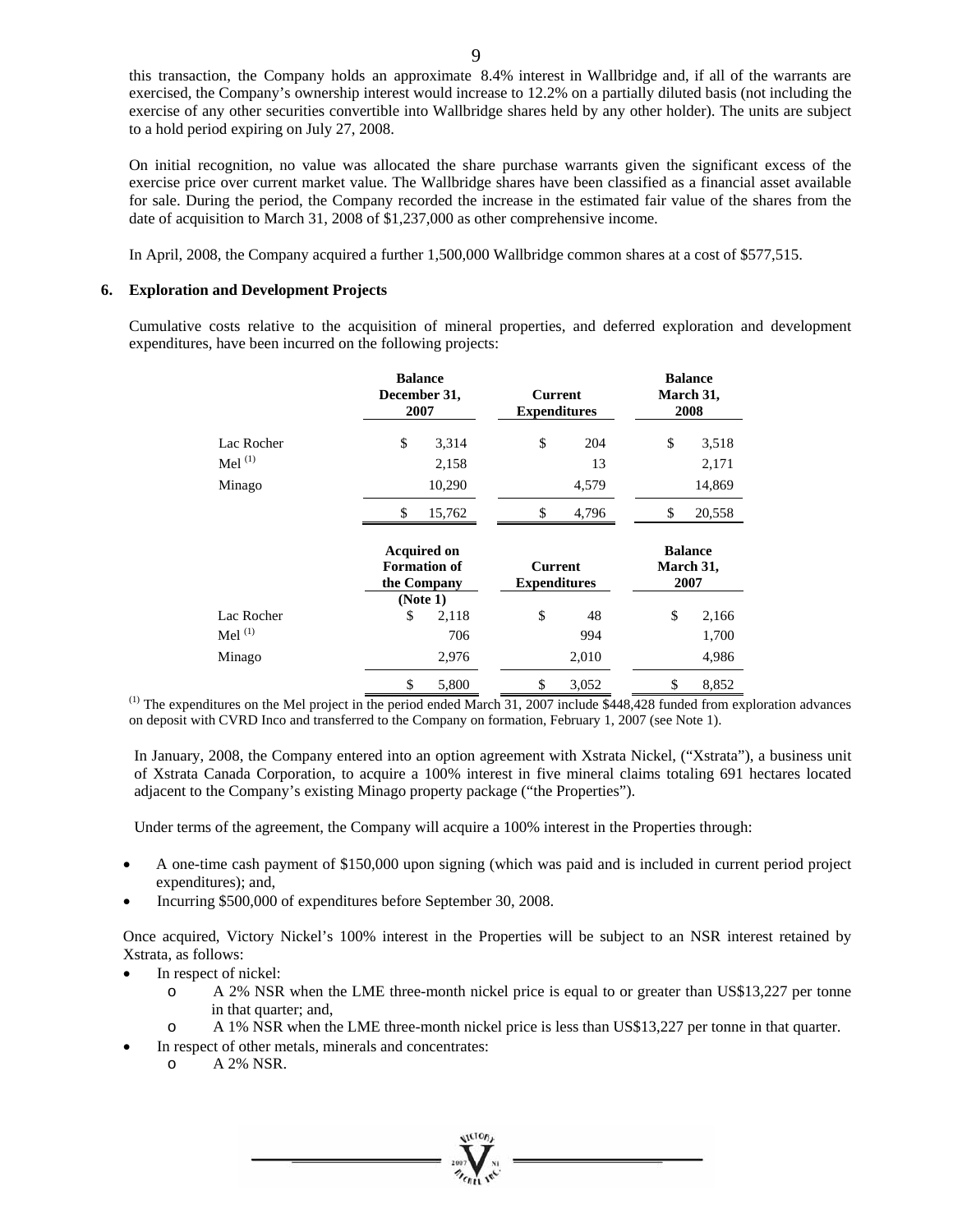In the event that the NSR is a 2% royalty, the Company may buy back up to 50% of the NSR royalty interest for a maximum of \$1,000,000. In addition, Xstrata has the right (the "Back-in Right") to earn a 50% interest in the Properties if any resource is discovered that exceeds 500,000,000 pounds of contained nickel in measured and indicated resources. To exercise the Back-in Right, Xstrata must commit to pay direct expenditures or an amount in cash to the Company equal to twice the aggregate of all direct exploration, development and mining expenditures incurred by the Company on the Properties prior to the delivery by Xstrata of the Back-in Right notice.

#### **7. Shareholders' Equity**

#### **Share Capital**

Authorized:

The Company is authorized to issue an unlimited number of common shares.

Issued and Outstanding: **Number of** 

|                                                                         | <b>Shares</b> |   | Amount  |
|-------------------------------------------------------------------------|---------------|---|---------|
| Issued on formation of Company pursuant to Plan of Arrangement (Note 1) | 154,003,146   | S | 15,713  |
| Issued in private placement (a)                                         | 16,428,571    |   | 10,694  |
| Issued under the Share Bonus Plan (b)                                   | 232,650       |   | 109     |
| Warrants exercised (c)                                                  | 5,502,514     |   | 847     |
| Options exercised (d)                                                   | 475,000       |   | 243     |
| Balance – December 31, 2007                                             | 176,641,881   |   | 27,606  |
| Issued under the Share Bonus Plan (e)                                   | 65,375        |   | 33      |
| Options exercised (f)                                                   | 150,000       |   | 41      |
| Flow-through share renunciation $(g)$                                   |               |   | (3,335) |
|                                                                         | 176,857,256   |   | 24,345  |

(a) In March, 2007, the Company issued 16,428,571 flow-through shares at \$0.70 per share for gross proceeds of \$11,500,000, before costs of issue of \$805,463.

(b) During the period ended December 31, 2007, 232,650 common shares were issued to employees and consultants as discretionary bonuses and were valued at \$108,763.

(c) During the period ended December 31, 2007, 5,502,514 common shares were issued upon the exercise of warrants for proceeds of \$846,900.

(d) During the period ended December 31, 2007, 475,000 common shares were issued upon the exercise of options for proceeds of \$209,329 plus the carrying value of the options exercised of \$33,400.

(e) During the three months ended March 31, 2008, 65,375 common shares were issued to employees and consultants as discretionary bonuses, and were valued at \$32,688.

(f) During the three months ended March 31, 2008, 150,000 common shares were issued upon the exercise of options, for proceeds of \$40,500.

(g) In February, 2008, the Company renounced \$11,500,000 in Canadian Exploration Expenditures to investors of flow-through shares. The tax value of these renunciations amounts to \$3,335,000, and has been recorded as a future income tax liability and charged against share capital.

#### **Stock Options**

The following table reflects the continuity of stock options during the period:

|                                               | Number of<br><b>Options</b> | <b>Average Exercise</b><br><b>Price</b> | Amount  |
|-----------------------------------------------|-----------------------------|-----------------------------------------|---------|
| Outstanding, December 31, 2007                | 13,385,000                  | 0.32                                    | \$1,335 |
| Options granted and vesting during the period | 400,000                     | 0.38                                    | 111     |
| Options exercised during the period           | (150,000)                   | 0.27                                    |         |
| Outstanding, March 31, 2008                   | 13,365,000                  | 0.32                                    | \$1,446 |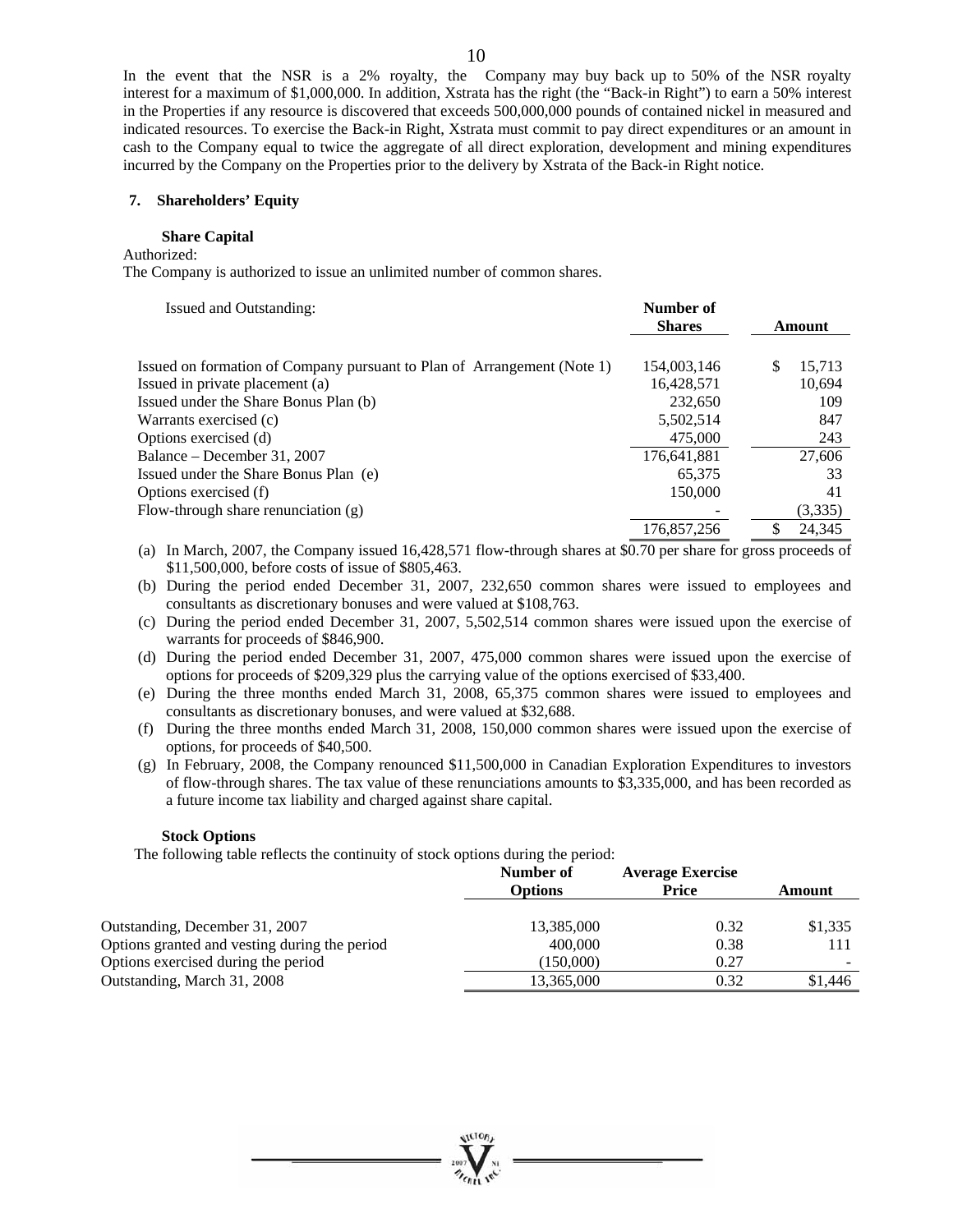During the three months ended March 31, 2008, 400,000 options were granted pursuant to the Company's stock option plan, with an exercise price of \$0.38. The value assigned to these options was calculated using the Black-Scholes option-pricing model, with the following assumptions:

| Dividend yield                          |      |
|-----------------------------------------|------|
| Expected volatility                     | 75%  |
| Risk free interest rate                 | 4.5% |
| Expected option term $-$ years          |      |
| Fair value per share of options granted | 0.20 |

The following table summarizes information about the stock options outstanding at March 31, 2008:

| <b>Range of Exercise</b><br><b>Prices</b> | <b>Options Outstanding</b>                                                                              | Years to Expiry <sup>1</sup> | <b>Exercise Price</b> |
|-------------------------------------------|---------------------------------------------------------------------------------------------------------|------------------------------|-----------------------|
|                                           |                                                                                                         |                              |                       |
| $$0.09-S0.21$                             | 6,543,750                                                                                               | 3.20                         | \$0.14                |
| $$0.22 - $0.27$                           | 1,781,250                                                                                               | 5.82                         | \$0.23                |
| $$0.28 - $0.46$                           | 775,000                                                                                                 | 4.02                         | \$0.41                |
| $$0.50 - $0.82$                           | 4.535,000                                                                                               | 4.15                         | \$0.62                |
| $$0.09 - $0.82$                           | 13.635.000                                                                                              | 3.90                         | \$0.32                |
|                                           | In this table, "Years to Expiry" and "Exercise Price" have been calculated on a weighted average basis. |                              |                       |

Of the 13,635,000 options outstanding at March 31, 2008, 567,500 are subject to vesting over the next 12 months. The aggregate fair value of these unvested options not yet charged to operations is \$95,625. The weighted average exercise price of fully-vested options at March 31, 2008 was \$0.31.

#### **8. Accumulated Other Comprehensive Income**

Accumulated Other Comprehensive Income ("OCI") is comprised of unrealized gains on marketable securities (shares of Wallbridge) that are classified as available for sale. Changes in OCI are summarized as follows:

|                                                                                                       | <b>Ended March 31,</b> | <b>Three Months</b><br>2008 | <b>Period From</b><br>Inception,<br><b>February 1, 2007,</b><br>to March 31, 2007 |  |
|-------------------------------------------------------------------------------------------------------|------------------------|-----------------------------|-----------------------------------------------------------------------------------|--|
| Accumulated OCI, beginning of period                                                                  |                        |                             |                                                                                   |  |
| OCI for the period representing the change in the estimated                                           |                        |                             |                                                                                   |  |
| fair value of financial assets available for sale, net of<br>related future income taxes of \$180,000 |                        | 1,057                       |                                                                                   |  |
|                                                                                                       |                        | 1.057                       |                                                                                   |  |

#### **9. Income Taxes**

The income tax recovery differs from the amount computed by applying statutory federal and provincial income tax rates for the periods presented. The differences are summarized as follows:

|                                                                   | <b>Three Months</b><br><b>Ended March 31,</b><br>2008 |       | <b>Period From</b><br>Inception,<br><b>February 1, 2007,</b><br>to March 31, 2007 |       |
|-------------------------------------------------------------------|-------------------------------------------------------|-------|-----------------------------------------------------------------------------------|-------|
| Current income taxes                                              |                                                       |       |                                                                                   |       |
| Statutory rate applied to loss before income taxes (2008 - 33.5%; |                                                       |       |                                                                                   |       |
| $2007 - 36.0\%)$                                                  | \$                                                    | (204) | \$                                                                                | (381) |
| Non-deductible items, net                                         |                                                       | 54    |                                                                                   | 329   |
| Share issue costs                                                 |                                                       | (14)  |                                                                                   | (14)  |
| Benefit of current period loss not recognized                     |                                                       | 164   |                                                                                   | 66    |
| Current income tax recovery                                       |                                                       |       |                                                                                   |       |
| Future income taxes                                               |                                                       |       |                                                                                   |       |
| Share issue and Plan of Arrangement costs                         |                                                       |       |                                                                                   | (387) |
| Benefit of future tax losses at expected future rates             |                                                       | (142) |                                                                                   | (53)  |
| Valuation allowance                                               |                                                       | (38)  |                                                                                   | 440   |
| Future income tax recovery                                        |                                                       | (180) | \$                                                                                |       |
| ATID <sub>F</sub>                                                 |                                                       |       |                                                                                   |       |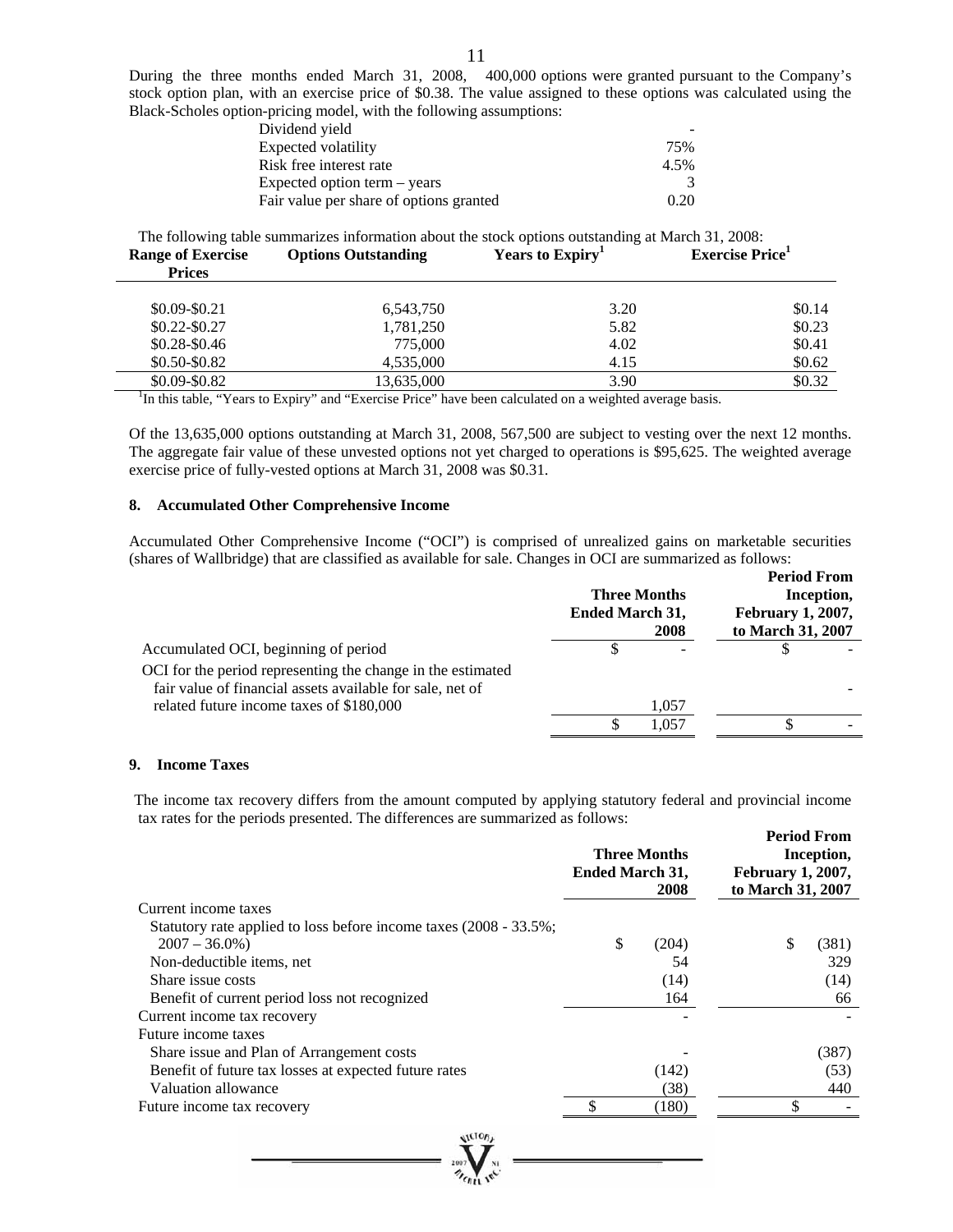Non-capital losses as of December 31, 2007 totalling \$1,122,328 expire in 2028. No income tax recoveries, other than the \$180,000 recognized in the current period, have been recorded with respect to the non-capital losses or other tax assets as it cannot be determined at this time whether it is more likely than not that the benefit associated with these losses and costs will be realized prior to their expiry.

#### **10. Related Party Transactions**

Related party transactions not described elsewhere in these financial statements include the following:

a. The Company shares management, administrative assistance and facilities with Nuinsco (which, by virtue of its approximate 22% ownership interest has the ability to exercise significant influence over the Company) pursuant to a management agreement. The costs payable by the Company are equal to the cost to Nuinsco of such services plus 10 per cent. The management agreement has an initial term of 24 months commencing February 1, 2007 and is terminable thereafter by Nuinsco upon 90 days notice and by the Company upon 180 days notice. Costs charged to the Company in the period ended March 31,

2008 totalled \$122,765 (period from inception, February 1, 2007, to March 31, 2007 - \$101,615) and have been included in general and administrative expenses. In addition, project-related costs aggregating \$13,000 have been charged to the Company by Nuinsco during the period and are included in exploration and development costs on the balance sheet (period from inception, February 1, 2007, to March 31, 2007 - \$72,169).

b. Amounts due from Nuinsco are unsecured, non-interest bearing and due on demand.

c. Included in accounts payable and accrued liabilities at March 31, 2008 are amounts due to officers and Directors of the Company in the amount of \$52,174 (December 31, 2007 - \$64,267). These amounts relate primarily to Directors' fees payable.

d. The Company's Lac Rocher property is subject to a discovery incentive plan (the "DIP") to reward certain Directors and former officers of the Company with a 2% NSR for mines that were discovered on certain properties prior to the expiry of the DIP. The NSR is payable only on revenues earned after recovery of all development costs for any mine on the property. The terms of the DIP provide the Company with a right of first refusal on any proposed disposition of the NSR. In addition, the DIP contains put/call provisions under which the Company may be required to purchase, or may exercise an option to purchase, the NSR at the value of its discounted cash flows, as defined therein. The Lac Rocher property is the only property subject to the DIP. As the Lac Rocher property is not yet in production, no royalties are currently payable.

#### **11. Changes in Non-Cash Working Capital**

Changes in non-cash working capital balances related to operations impacting cash from operations are as follows: **Period From** 

|                                                                                                                          | <b>Three Months</b><br><b>Ended March</b><br>31, 2008 | Inception,<br>February 1,<br>2007, to March<br>31, 2007 |  |
|--------------------------------------------------------------------------------------------------------------------------|-------------------------------------------------------|---------------------------------------------------------|--|
| Accounts receivable and prepaid expenses<br>Accounts payable and accrued liabilities<br>Due to Nuinsco Resources Limited | (363)<br>163<br>(400)                                 | (329)<br>214<br>236)                                    |  |
|                                                                                                                          | (600)                                                 | (351                                                    |  |

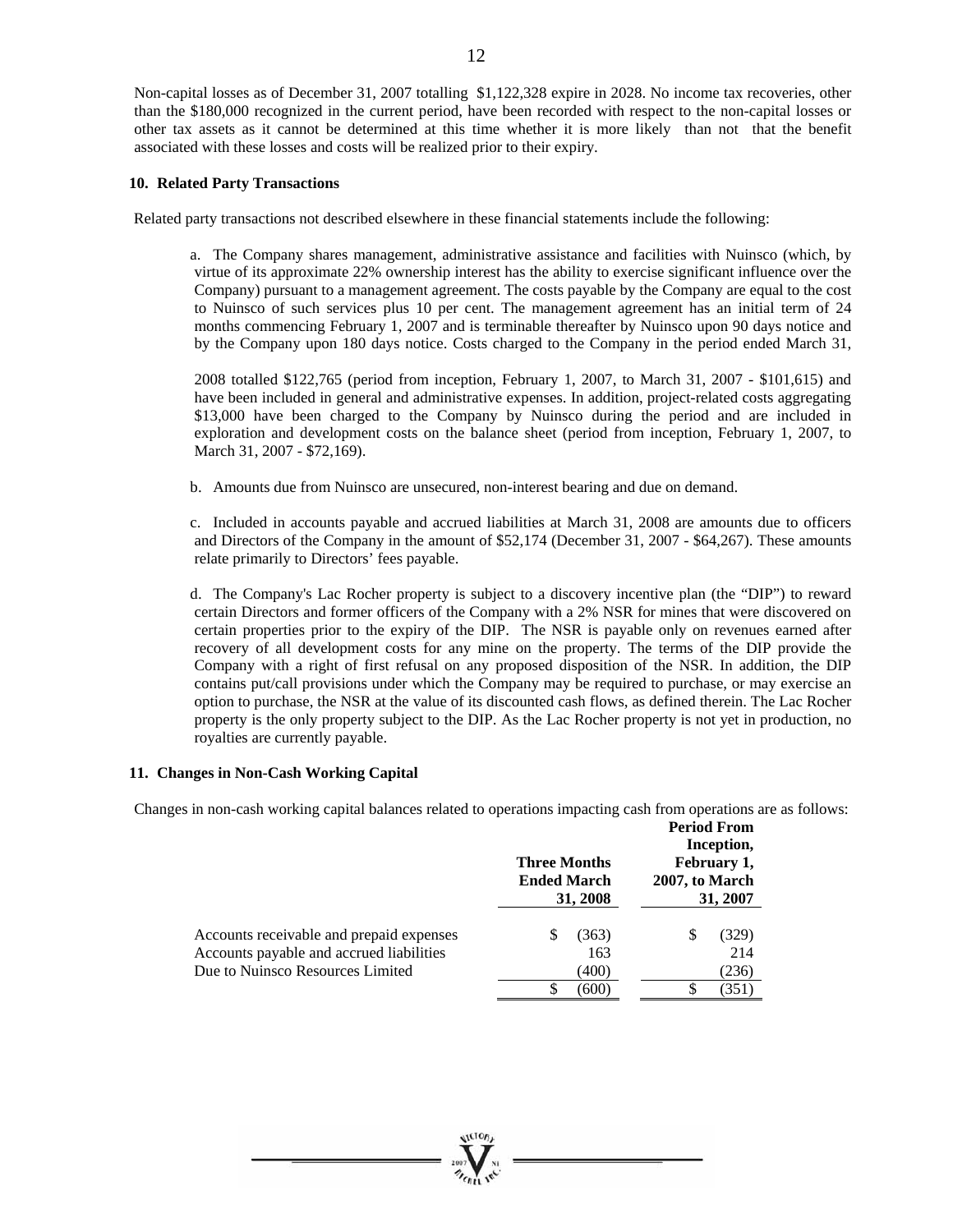

# **MANAGEMENT'S DISCUSSION AND ANALYSIS**

# **FOR THE THREE MONTHS ENDED MARCH 31, 2008**

**DATED MAY 7, 2008**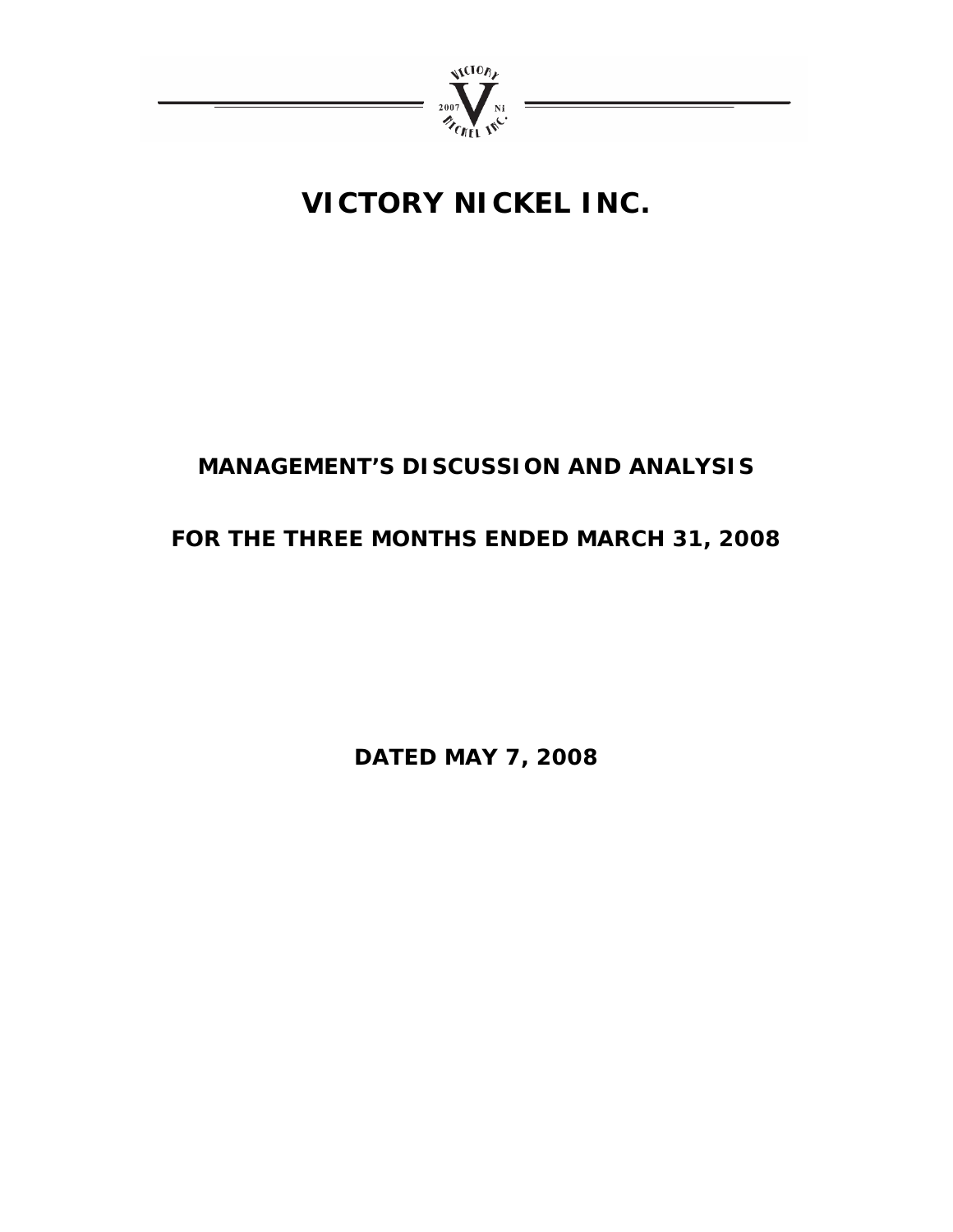

#### **MANAGEMENT'S DISCUSSION AND ANALYSIS Three Months Ended March 31, 2008**

The following discussion of the results of operations, financial condition and cash flows of Victory Nickel Inc. ("Victory Nickel" or the "Company") prepared as of May 7, 2008 consolidates management's review of the factors that affected the Company's financial and operating performance for the three-month period ended March 31, 2008, and factors reasonably expected to impact on future operations and results. This discussion is intended to supplement and compliment the Company's unaudited interim financial statements for the three months ended March 31, 2008 and the Company's 2007 audited financial statements and the notes thereto. Readers are also encouraged to consult these financial statements which were prepared in accordance with Canadian generally accepted accounting principles and are available at www.sedar.com and at the Company's website www.victorynickel.ca. All amounts disclosed are in Canadian dollars unless otherwise stated.

#### **COMPANY OVERVIEW**

Victory Nickel is a Canadian exploration and development-stage mineral resource company engaged in the acquisition, exploration and development of nickel projects in Canada.

Formed on February 1, 2007 as described below, Victory Nickel owns 100% of three advanced sulphide nickel projects, the Mel and Minago projects located on Manitoba's Thompson Nickel Belt and the Lac Rocher project in Quebec. The Company is advancing a definitive feasibility study, expected to be completed in 2008, on the Minago Project; the Lac Rocher Project is currently being assessed for potential production in 2008; and, the near-term production potential of the Mel Project is also being evaluated.

#### **CORPORATE REORGANIZATION AND FORMATION OF THE COMPANY**

Pursuant to a Plan of Arrangement which became effective February 1, 2007, the Company was formed upon the amalgamation of two predecessor companies incorporated in December, 2006 for the purpose of carrying out the Plan of Arrangement. Upon completion of the amalgamation and pursuant to the Plan of Arrangement, the Company completed a series of transactions which resulted in the following:

The acquisition of:

- a) three mineral resource properties, namely the Minago and Mel sulphide nickel projects on the Thompson Nickel Belt in Manitoba and the Lac Rocher sulphide nickel project in Quebec (collectively the "Nickel Properties") from Nuinsco Resources Limited ("Nuinsco"). These properties were recorded at their carrying value in the accounts of Nuinsco of \$5,800,746, net of related accounts payable of \$527,871;
- b) exploration advances to the Company's joint venture partner managing the Mel project of \$448,428; and
- c) cash of \$12,667,740,

in exchange for the issuance of 154,003,146 common shares of the Company.

The terms of the Plan of Arrangement resulted in Nuinsco initially owning 25% of the Company's common shares and 75% being distributed to Nuinsco's shareholders. Accordingly, Nuinsco's shareholders continued to own 100% of the transferred assets by virtue of their direct holdings of the Company's shares and their indirect ownership interest through their Nuinsco share ownership. As a consequence, this related party transaction was recorded by the Company at the carrying value of the Nickel Properties transferred and the cash received.

The cash transferred from Nuinsco to the Company was the amount of the net proceeds of \$14,045,317 received by Nuinsco in a December 2006 private placement less the aggregate of \$929,149 expended by Nuinsco on the transferred Nickel Properties from the date of the private placement to February 1, 2007, the effective date of the Plan of Arrangement, and exploration advances as at February 1, 2007 amounting to \$448,428. The latter amount represents cash advanced to CVRD Inco Limited (now Vale Inco Limited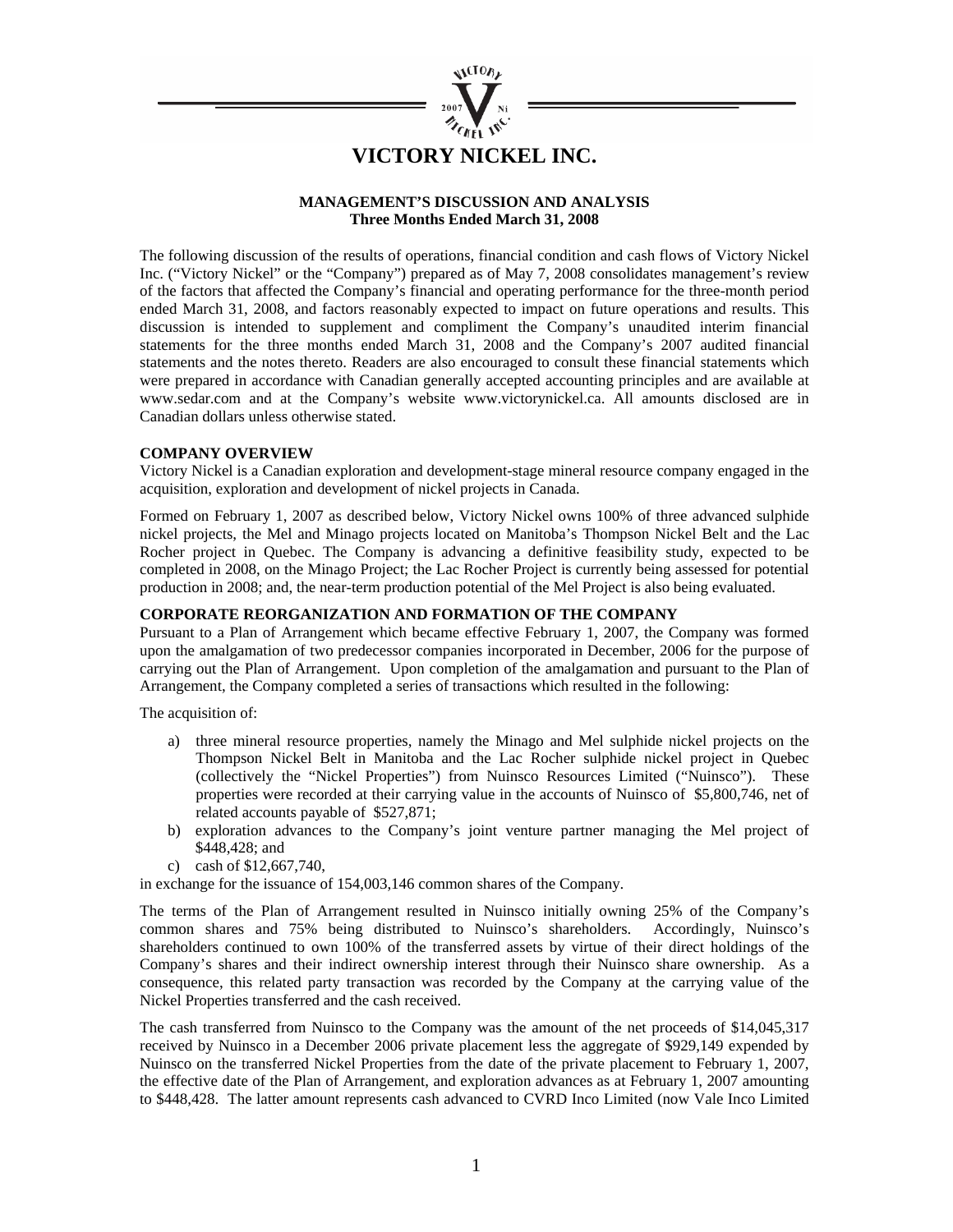

("Vale Inco")), the Company's joint venture partner on the Mel project, in excess of exploration costs incurred.

In addition, the Company was responsible for all costs relating to the Plan of Arrangement. The total of such costs in the amount of \$762,062 has been treated as a capital transaction and shown as a reduction in share capital.

A summary of the net assets acquired is as follows:

| Cash (net of out-of-pocket costs incurred to complete)                                                       |             |              |
|--------------------------------------------------------------------------------------------------------------|-------------|--------------|
| the Plan of Arrangement of $$762,062)$                                                                       |             | \$11,905,678 |
| <b>Nickel Properties:</b>                                                                                    |             |              |
| <b>Exploration Advances - Mel</b>                                                                            |             | 448.428      |
| <b>Exploration and Development Projects</b>                                                                  |             |              |
| Minago                                                                                                       | \$2,976,125 |              |
| Mel                                                                                                          | 706.311     |              |
| Lac Rocher                                                                                                   | 2,118,310   | 5,800,746    |
| <b>Total Assets</b>                                                                                          |             | 18, 154, 852 |
| Less: Liabilities:                                                                                           |             |              |
| <b>Accounts Payable</b>                                                                                      |             | (527, 871)   |
| <b>Future Income Taxes</b>                                                                                   |             | (1,914,000)  |
| Net Assets Acquired                                                                                          |             | \$15,712,981 |
| (1)<br>The future income taxes result from the fact that pursuant to tax elections filed as part of the Plan |             |              |

The future income taxes result from the fact that, pursuant to tax elections filed as part of the Plan of Arrangement, the cost bases for tax purposes of the nickel assets is nil versus a net carrying value on acquisition of \$5,800,746.

#### **HIGHLIGHTS**

Achievements during the three months ended March 31, 2008 include:

- Reporting a significant intersection from the first hole of the ongoing drill program at its Minago nickel project, which confirmed the presence of higher-grade nickel mineralization at depth, assaying 1.51% nickel over 38.42 metres as part of a 193.01 metre interval grading 0.59% nickel.
- Signing an option agreement with Xstrata Nickel to acquire a 100% interest in five mineral claims located adjacent to the Minago property package.
- Increasing both the quantity and value of frac sand by-product at its Minago nickel deposit.
- Confirming that excellent nickel and copper recoveries can be obtained from Lac Rocher ore.
- Confirming the potential for a continuous mineralized body at Minago linking the Nose Deposit and the North Limb to a depth of 1.5 kilometres.
- Purchasing an equity position in Wallbridge Mining Company Limited, providing the Company with participation in the Sudbury basin, one of the world's most prolific nickel camps, and in the rapidly emerging Duluth Complex in northeastern Minnesota through Wallbridge's 13% equity interest in Duluth Metals Limited.
- Appointing Steve Harapiak, an engineer with years of senior international mining experience, as President and Chief Operating Officer.
- Obtaining the Certificate of Exemption from the Québec government, a key permit that temporarily exempts the Company from the environmental and social impact assessment process and thus allowing Victory Nickel to proceed expeditiously with the underground exploration and bulk sampling program at the Lac Rocher property.

#### **OUTLOOK**

With over 660 million pounds of in situ nickel in measured and indicated resources at the three projects, plus an additional 530 million pounds of in situ nickel in inferred resources, Victory Nickel has one of Canada's largest undeveloped sulphide nickel inventories. With near-term production potential at all three projects, the Company is well-positioned to benefit from the worldwide shortage of sulphide nickel assets and to capitalize on strong nickel pricing.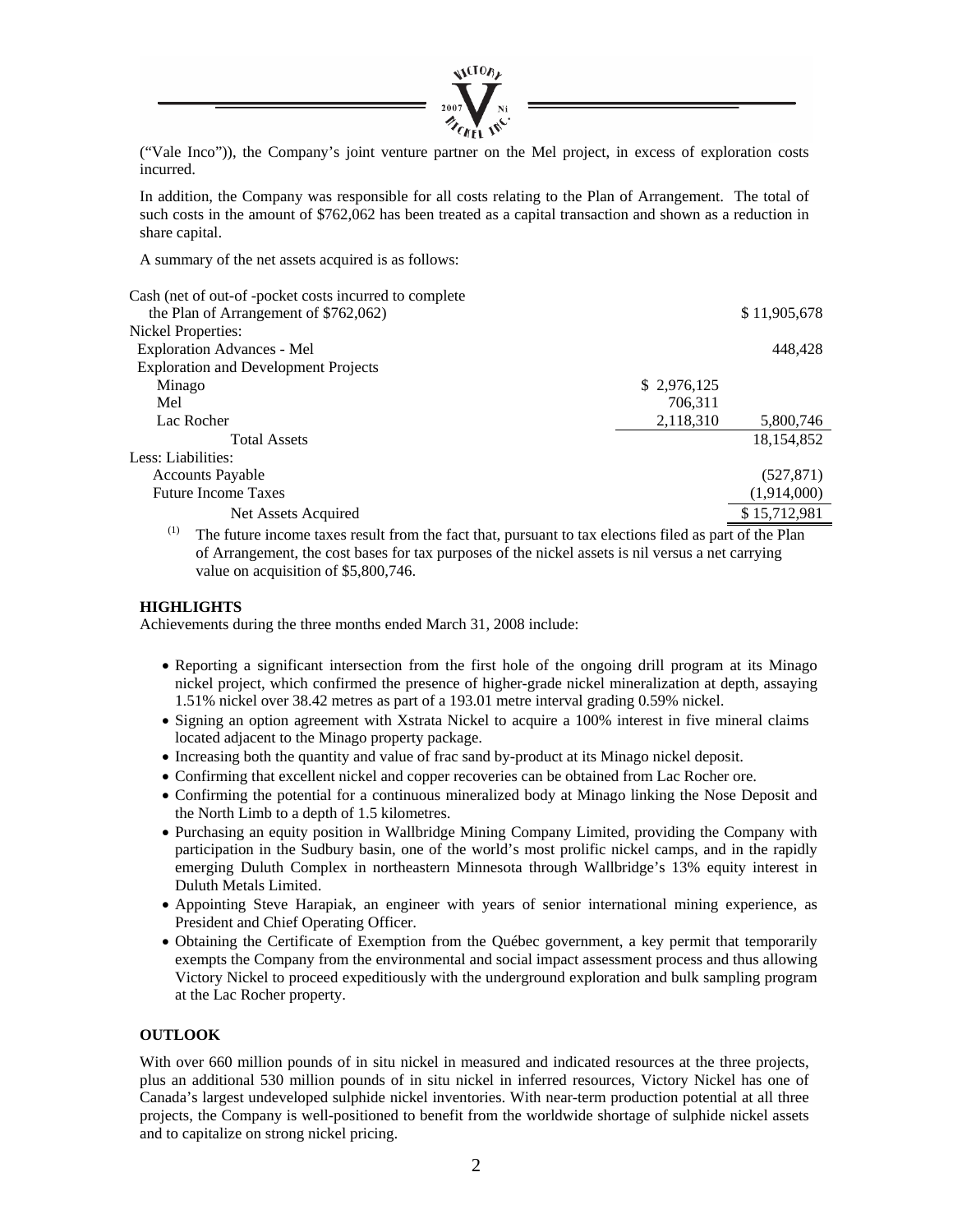

The Company's objectives for the balance of 2008 include:

- Completing the Preliminary Economic Assessment of Lac Rocher.
- Obtaining permitting at Lac Rocher.
- Obtaining production financing for Lac Rocher.
- Building and beginning production at Lac Rocher.
- Completing the Minago frac sand feasibility study.
- Completing the Minago definitive feasibility study.
- Placing orders for long lead time items at Minago.
- Completing metallurgical testing on mineralization at the Mel Deposit.
- Completing the Preliminary Economic Assessment of the Mel Deposit.

#### **RESULTS OF OPERATIONS**

For the three-month period ended March 31, 2008, the Company had a net loss of \$430,000, or \$0.00 per share, versus a net loss of \$1,057,000, or \$0.01 per share, in the period from inception, February 1, 2007, to March 31, 2007.

The loss in the current period reflects reduced stock option compensation in the current period of \$111,000, versus \$863,000 in the prior year period, offset by increased general and administrative costs of \$608,000, compared to \$229,000 in the prior-year period. Stock option expense was high in the 2007 period, as 3,437,500 stock options were granted to Directors, employees and consultants shortly following the formation of the Company. In the current period, the stock option compensation relates to the 400,000 options issued, as well as compensation expense relating to the vesting of options issued in 2007.

The increase in general and administrative expenses in the current period reflects a three-month versus twomonth period in 2007, an increased level of activity, and the inclusion in the 2008 period of expenses accrued in relation to the departure of the former President. The value assigned to stock options was calculated using the Black-Scholes option pricing model as explained in Note 7 to the Company's March 31, 2008 unaudited interim financial statements. General and administrative expenses in the current period also include costs allocated from Nuinsco of \$123,000, versus \$102,000 in the comparative period in 2007. These charges are activity related.

The current-period results include a non-cash future income tax recovery of \$180,000, as explained in Note 9 to the March 31, 2008 unaudited interim financial statements.

During the current three-month period, the Company recorded other comprehensive income of \$1,057,000. This amount represents the increase in the estimated fair value of the Company's 7,500,000 Wallbridge shares from the date of acquisition during the period to March 31, 2008 of \$1,237,000, less related future income taxes of \$180,000. This amount, less the net loss for the period of \$430,000, resulted in comprehensive income for the period of \$627,000. There was no other comprehensive income in the 2007 comparative period.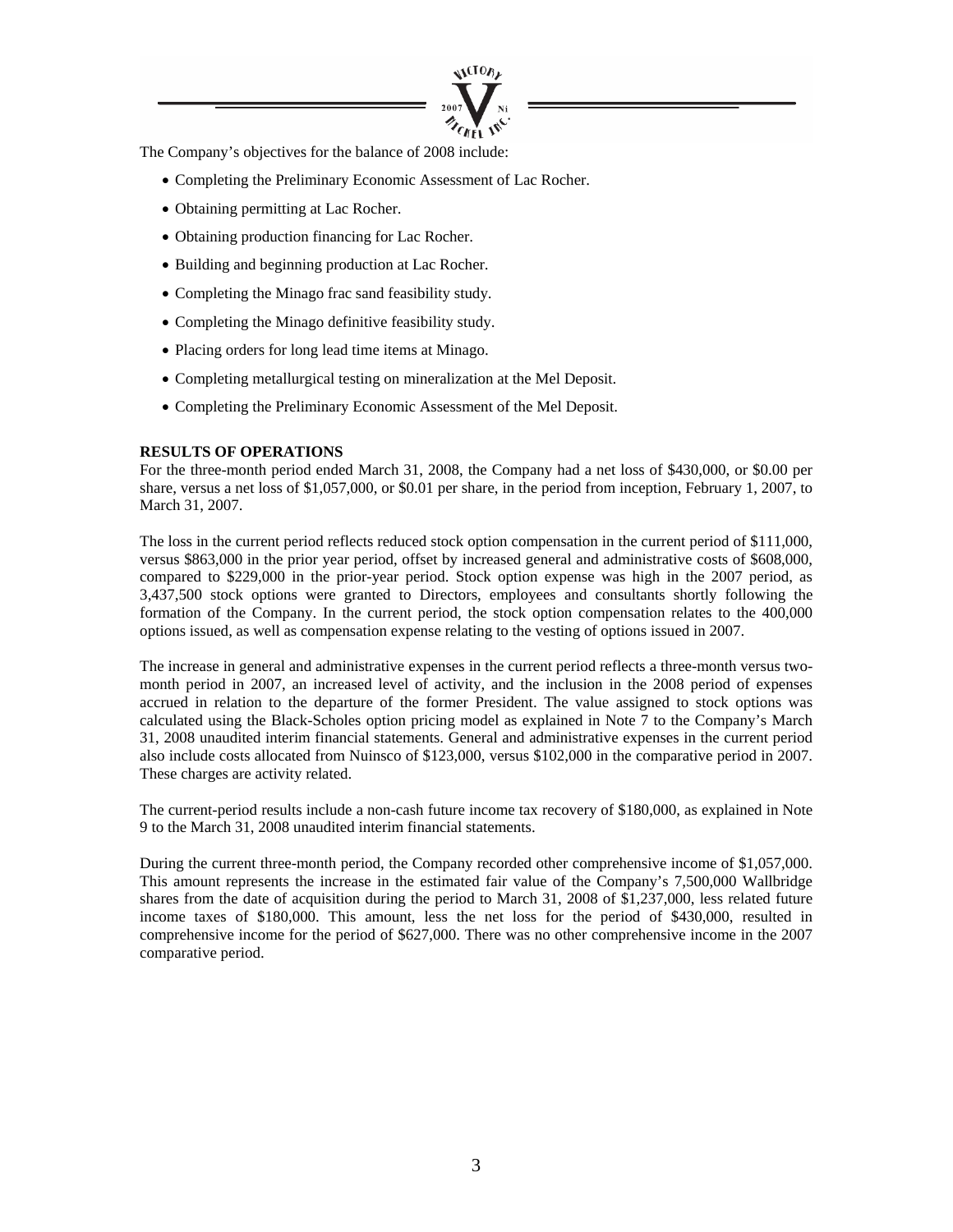

#### **SUMMARY OF QUARTERLY RESULTS**

Selected financial information for each of the last four quarters ended December 31, 2007 is as follows:

| Fiscal year $2008$ (\$)              | O <sub>1</sub> , 2008 |
|--------------------------------------|-----------------------|
| Revenue and other income             | 109,000               |
| Net loss                             | (430,000)             |
| Comprehensive income                 | 627,000               |
| Loss per share $-$ basic and diluted | (0.00)                |

| Fiscal year $2007$ (\$)                                                            | O <sub>4</sub> , 2007 | O <sub>3</sub> , 2007 | O <sub>2</sub> , 2007 | $Q1, 2007^{(1)}$    |
|------------------------------------------------------------------------------------|-----------------------|-----------------------|-----------------------|---------------------|
| Revenue and other income                                                           | 158,000               | 147,000               | 219,000               | 35,000              |
| Net loss and comprehensive loss                                                    | (335,000)             | (387,000)             | (449,000)             | $(1,057,000)^{(2)}$ |
| Loss per share – basic and diluted                                                 | (0.00)                | (0.00)                | (0.00)                | (0.01)              |
| <sup>(1)</sup> For the period from inception, February 1, 2007, to March 31, 2007. |                       |                       |                       |                     |

(2) Includes stock option compensation of \$863,000.

#### **LIQUIDITY AND CAPITAL RESOURCES**

At March 31, 2008, the Company had working capital, including cash and cash equivalents and cash for exploration expenditures, totaling \$8,401,000. Cash equivalents include bank-guaranteed investment certificates and bank discount notes. The Company does not own asset-backed commercial paper. The Company has a corporate policy of investing its available cash in Canadian government instruments and certificates of deposit or other direct obligations of major Canadian banks, unless otherwise specifically approved by the Board.

During the three-month period ended March 31, 2008, the Company used \$1,066,000 in operating activities, comprising cash used in operations before changes in non-cash working capital of \$466,000 plus a net increase in non-cash working capital balances of \$600,000. This compares with the use of \$496,000 in cash in the 2007 comparative period, comprising cash used in operations before changes in non-cash working capital of \$145,000, plus an increase in non-cash working capital balances of \$351,000.

Financing activities for the period generated an aggregate of \$41,000, representing the proceeds from the exercise of options. In the comparative period, the Company completed a private placement of common shares which resulted in the issuance of 16,428,571 flow-through common shares at \$0.70 per share for net proceeds after costs of issue of \$10,694,000. It also received \$32,000 on the exercise of warrants during the 2007 period.

Investing activities in the 2008 period included \$2,780,000 expended on exploration and development projects and \$1,913,000 spent to acquire marketable securities. In the prior-year period, such expenditures totalled \$1,597,000, net of exploration advances transferred to the Company on inception of \$448,000 which were used to fund exploration expenditures during the period.

In the current period, the Company spent \$1,913,000 to acquire 7,500,000 units of Wallbridge. Each unit comprises one common share and one-half of one share purchase warrant. Each warrant entitles the holder thereof to purchase one additional common share of Wallbridge at an exercise price of \$0.80 per share if the warrant is exercised prior to March 26, 2009, or \$1.00 per share if exercised during the period between March 26, 2009 and March 26, 2010. As a consequence of this transaction, the Company holds an approximate 8.4% interest in Wallbridge and, if all of the warrants are exercised, the Company's ownership interest would increase to 12.2% on a partially diluted basis (not including the exercise of any other securities convertible into Wallbridge shares held by any other holder). In April, 2008, the Company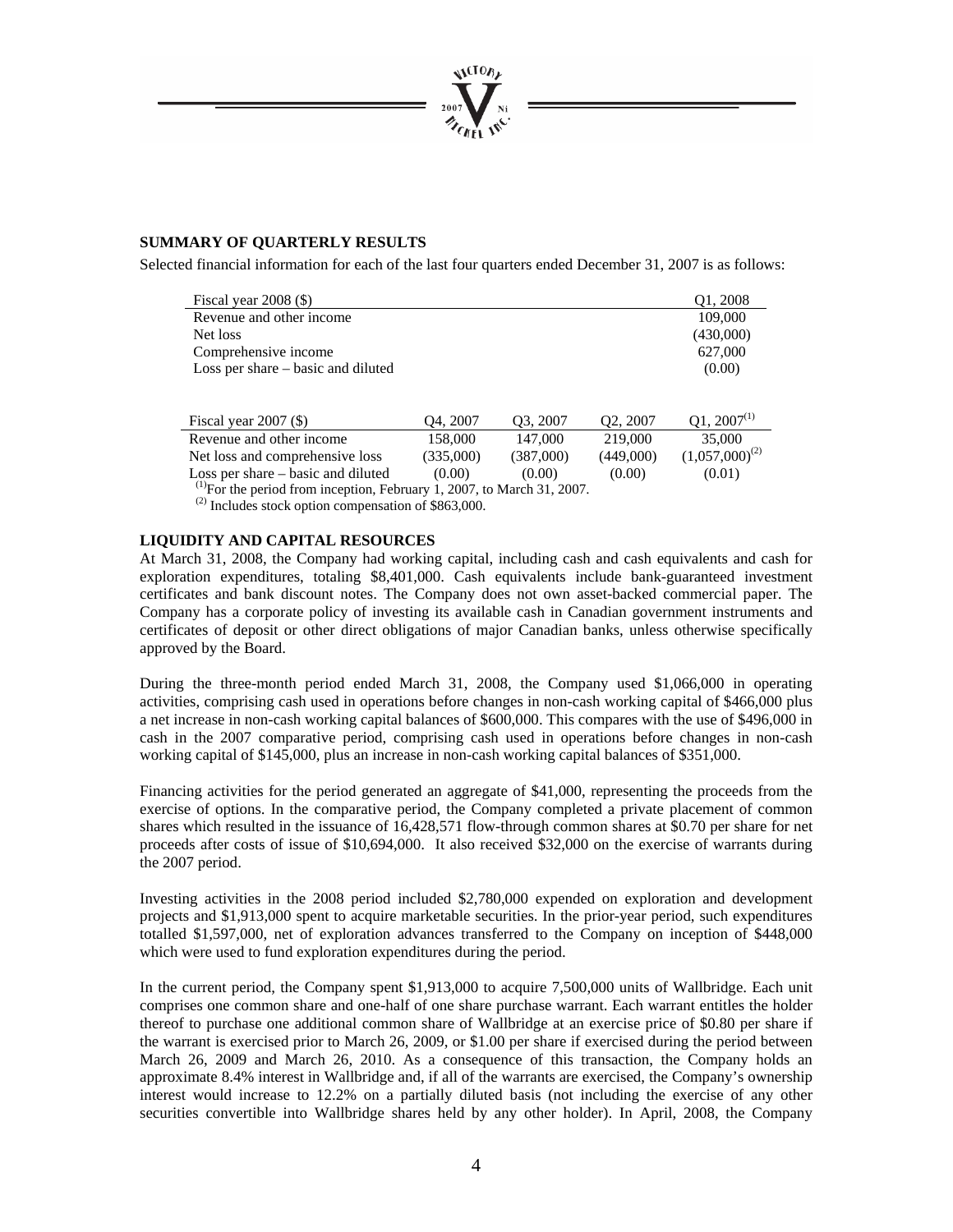

acquired a further 1,500,000 Wallbridge common shares at a cost of \$577,515, increasing its ownership to approximately 10%.

The net result of the above operating, financing and investing activities was a net decrease in cash and cash equivalents in the current three-month period of \$5,718,000. This compares with a net increase in cash and cash equivalents in the 2007 comparative period of \$20,540,000, which amount includes cash of \$11,906,000 transferred to the Company on its formation.

Given its current cash position, the Company is sufficiently financed to fund its anticipated future administration costs to completion of the Minago definitive feasibility study. Assuming a positive outcome of the Minago definitive feasibility study and/or the Lac Rocher preliminary economic assessment, additional financing will be required for construction of either or both of these projects. In December, 2007, the Company engaged Auramet to provide financial advisory services in connection with debt financing for development of Lac Rocher; the Company will make a decision regarding the amount and manner of financing required for Minago construction upon receipt of a positive definitive feasibility study.

#### **EXPLORATION AND DEVELOPMENT ACTIVITIES**

During the three months ended March 31, 2008, the Company incurred exploration costs on its nickel properties of \$4,796,000, including \$4,579,000 on the Minago project, \$13,000 on the Mel project and \$204,000 at the Lac Rocher project (2007 period - \$3,052,000, including \$2,010,000 on the Minago project, \$994,000 on the Mel project and \$48,000 on the Lac Rocher project).

Paul Jones, Vice-President, Exploration, is a "qualified person" as defined under National Instrument 43- 101, and he has supervised the preparation of the information relating to the material mineral projects of the Company described herein.

#### **Minago Project**

The Company's l00%-owned Minago project (which is subject to a graduated net smelter royalty, up to 3% if nickel prices exceed US\$6 per pound) is located on the Thompson Nickel Belt in Manitoba, and is one of Canada's largest undeveloped nickel deposits with measured and indicated resources of 49.1 million tonnes grading 0.516% nickel, or 558 million pounds of in-situ nickel (0.25% nickel cut-off grade), comprised of a 10.3 million tonne measured resource grading 0.593% nickel and a 38.8 million tonne indicated resource grading 0.496% nickel. A further 44.1 million tonne inferred resource at 0.528% nickel contains an additional 513 million pounds of in-situ nickel.

Following the completion of a scoping study in the fall of 2006, Wardrop was engaged to conduct a definitive feasibility study. The definitive feasibility study is ongoing, and is expected to be completed in 2008. In 2007, a 13,000 metre, 44-hole winter drilling program was completed to provide data for inclusion in the definitive feasibility study. During 2007, the Company announced drill results, including intercepts grading up to 1.4% nickel over 36.0 metres. In addition, a geotechnical hole which did not target mineralization, intersected 6.1 metres grading 1.03% nickel demonstrating the widespread nature of nickel mineralization at Minago.

In December, 2007, the Company announced the signing of a Memorandum of Understanding ("MOU") with the Misipawistik Cree Nation (Grand Rapids), Mosakahiken Cree Nation (Moose Lake) and Cross Lake Band of Indians.

The MOU addresses traditional rights of these First Nations communities, and establishes the guiding principles for the development of an Impact and Benefit Agreement ("IBA"). The IBA will cover a number of areas, including: communication; the environment; social support; training, employment and contract opportunities; and education.

Infrastructure at Minago is excellent. The property is right beside Manitoba Highway 6, which extends south to Winnipeg and north to Thompson. A railway line continues to the port of Churchill. A major power line runs alongside the property as well.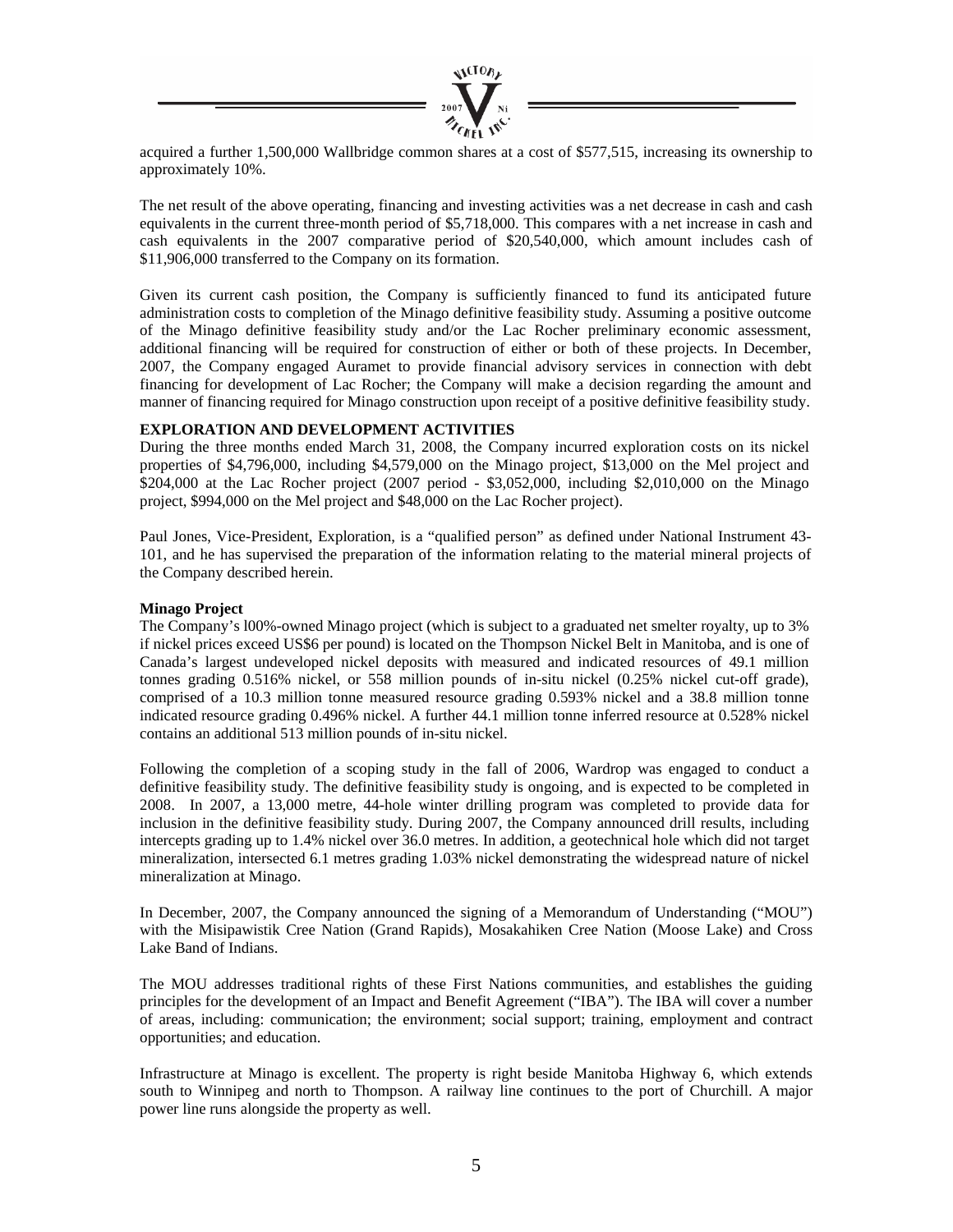

Exploration upside exists north of the Nose Deposit, (which contains the entire current resource) in the North Limb, as well as at depth beneath the current resource, where one drill hole ended at 830 metres in 3.93 metres grading 1.91% nickel. In the first quarter of 2008, re-interpretation of an airborne electromagnetic and magnetic survey identified drill targets extending to a vertical depth in excess of 1.5 kilometres and confirmed the potential for a continuous mineralized body linking the Nose Deposit and the North Limb. The magnetic inversion study interprets the mass to extend to depths exceeding 1.5 kilometres vertically while forming a continuous body extending over two kilometres north-south and incorporating the Nose Deposit and the North Limb nickel mineralization. This indicates the potential for a significant increase in the volume of rock available to host nickel mineralization.

In March, 2008, the Company announced assays from the first hole of its winter drill program that confirmed the presence of higher grade nickel mineralization at depth in the Nose Deposit beneath the proposed pit. Hole V-08-01 returned 1.51% nickel over 38.42 metres as part of a 193.01 metre interval grading 0.59% nickel.

In addition to the large nickel resource and other metal byproducts, including copper, gold, platinum, palladium, silver and rhodium, the PEA identified the presence of hydraulic or fracturing ("frac") sand, a material used to enhance recoveries in the oil and gas industry. Several parties have already expressed interest in this frac sand, which overlies the proposed open pit and will need to be removed as part of prestripping the nickel deposit.

In December, 2007, Victory Nickel announced a 73% increase in projected byproduct revenue from the sale of the frac sand, and a feasibility study on the frac sand operation is being completed in parallel with the Minago definitive feasibility study. In effect, the expected quantity of marketable sand increased from zero prior to the PEA, to 4.0 million tonnes in the PEA, and to 6.9 million tonnes as of December, 2007. A potentially significant revenue-generator, the frac sand operation is expected to start up before mine production.

#### **Mel Project**

The Mel project is located on the Thompson Nickel Belt, just north of Thompson, Manitoba. It is a large property, approximately 25 kilometres east-west by about 6 kilometres north-south.

The Company has fully funded sufficient expenditures to earn a 100% ownership interest in this project subject to a Vale Inco back-in. This project has measured and indicated resources totaling 4,300,000 tonnes grading 0.88% nickel (approximately 83,000,000 pounds in-situ nickel) and an additional inferred resource of 1,000,000 tonnes grading 0.84% nickel (approximately 19,000,000 pounds in-situ nickel), and offers significant exploration upside as well as near-term production potential.

The 2007 winter drill program comprised 30 drill holes encompassing 5,733 metres of drilling to better define and add to the existing resource. This program intersected significant grades over mineable widths, including 1.11% nickel over 13.67 metres. The Company is currently in discussions regarding Vale Inco's intentions with respect to its 51% back-in right. A decision by Vale Inco is expected by the end of the second quarter of 2008 and at that point the Company will determine the appropriate next steps in its development strategy.

#### **Lac Rocher**

The Lac Rocher project has measured and indicated resources of 1,190,288 tonnes grading 0.91% nickel, at a 0.5% nickel cutoff, for approximately 25,000,000 pounds of in-situ nickel located between surface and 125 vertical metres. Mineralization is open to the southwest, and Victory Nickel is currently evaluating near-term production potential from the property.

During 2007 and the first quarter of 2008, the Company was very active with respect to advancing the Lac Rocher property. A 12-hole, 1,500 metre diamond drill program tested for extensions to the nickel sulphide mineralization and provide metallurgical samples for completing a preliminary economic evaluation of the near-term production and cash generation potential of the project that is being completed by Roche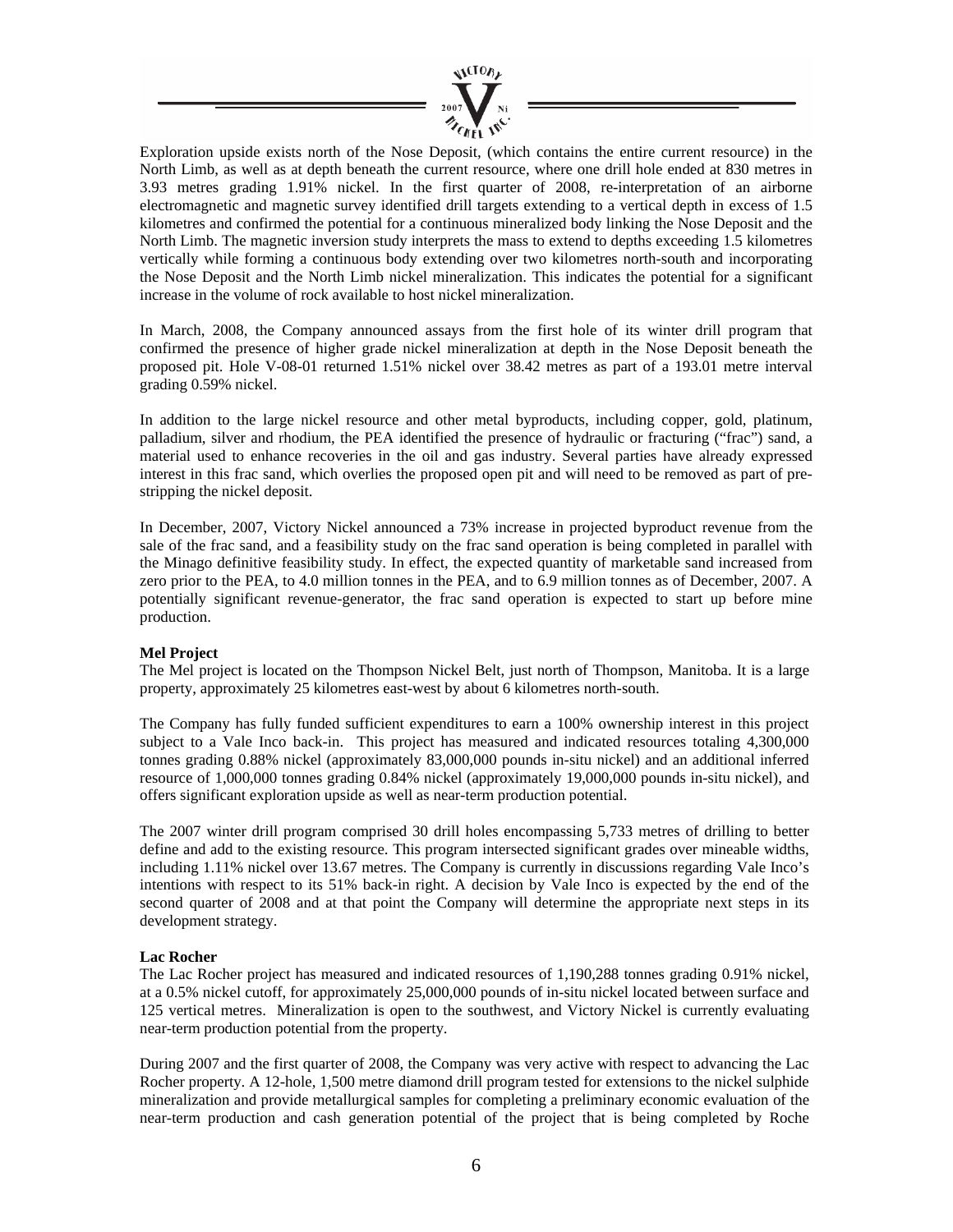

Engineering. Drill results graded up to 9.5% nickel over 2.29 metres within a larger intercept of 45.92 metres grading 1.42% nickel, and continued to expand the Company's geological and metallurgical understanding of the massive sulphide zone at Lac Rocher.

In addition, Victory Nickel entered into a Memorandum of Understanding with the Waswanipi Cree First Nation ("WCFN") whereby the parties have agreed to work together to support development of the Lac Rocher deposit in a way that respects the collective interests of Victory Nickel, the WCFN and other stakeholders. Phase One of the project is expected to consist of an underground exploration and bulk sampling program to evaluate ore continuity and provide further metallurgical evaluation. Phase One would potentially entail the extraction of approximately 65,000 tonnes of material, while Phase Two would potentially extract an additional 200,000 to 300,000 tonnes of material. Mineralization from Lac Rocher would be direct shipped to an offsite mill for processing.

In the first quarter of 2008, the Company received positive metallurgical results on material from the disseminated sulphide zone at Lac Rocher that complimented test results from Xstrata Process Support, Process Mineralogy, in Falconbridge, Ont., announced late in 2007 on mineralization from the massive sulphide zone. A total of 15 flotation tests were completed by Corem, an independent laboratory based in Quebec, on material from the disseminated sulphide zone, yielding nickel recovery of 79.9% and copper recovery of 94.2% to a nickel/copper concentrate. This compares well to nickel recovery of 85.04% and copper recovery of 96.67% from the massive sulphide zone.

#### **CRITICAL ACCOUNTING ESTIMATES**

Critical accounting estimates used in the preparation of the financial statement include determining the carrying value of exploration and development projects and future income taxes and the valuation of stock option compensation. These estimates involve considerable judgment and are, or could be affected by, significant factors that are out of the Company's control.

The Company's recorded value of its exploration and development projects is based on historical costs that are expected to be recovered in the future. The Company's recoverability evaluation is based on market conditions for minerals, underlying mineral resources associated with the properties and future costs that may be required for ultimate realization through mining operations or by sale. The Company is in an industry that is exposed to a number of risks and there is always the potential for a material adjustment to the value assigned to these assets.

The fair value of the stock options and warrants is calculated using an option pricing model that takes into account the exercise price, expected life of the option/warrant, expected volatility of the underlying shares, expected dividend yield, and the risk free interest rate for the term of the option/warrant.

For a complete list of the significant accounting policies, reference should be made to Note 2 of the Company's 2007 audited financial statements.

#### **NEW ACCOUNTING POLICIES**

The Canadian Institute of Chartered Accountants ("CICA") has issued the following accounting standards effective for fiscal years beginning on or after January 1, 2008 Capital Disclosures (Handbook Section 1535), Financial Instruments – Disclosures (Handbook Section 3862), and Financial Instruments – Presentation (Handbook Section 3863).

Handbook Section 1535 specifies the disclosure of (i) and entity's objectives, policies and processes for managing capital; (ii) quantitative data about what the entity regards as capital; (iii) whether the entity has complied with any capital requirements; and (iv) if it has not complied, the consequences of such noncompliance. The Company has included disclosures recommended by the new Handbook section in Note 3 to its unaudited interim financial statements.

Handbook Sections 3862 and 3863 replace handbook Section 3861, Financial Instrument – Disclosure and Presentation revising and enhancing its disclosure requirements, and carrying forward unchanged its presentation requirements. These new sections place increased emphasis on disclosures about the nature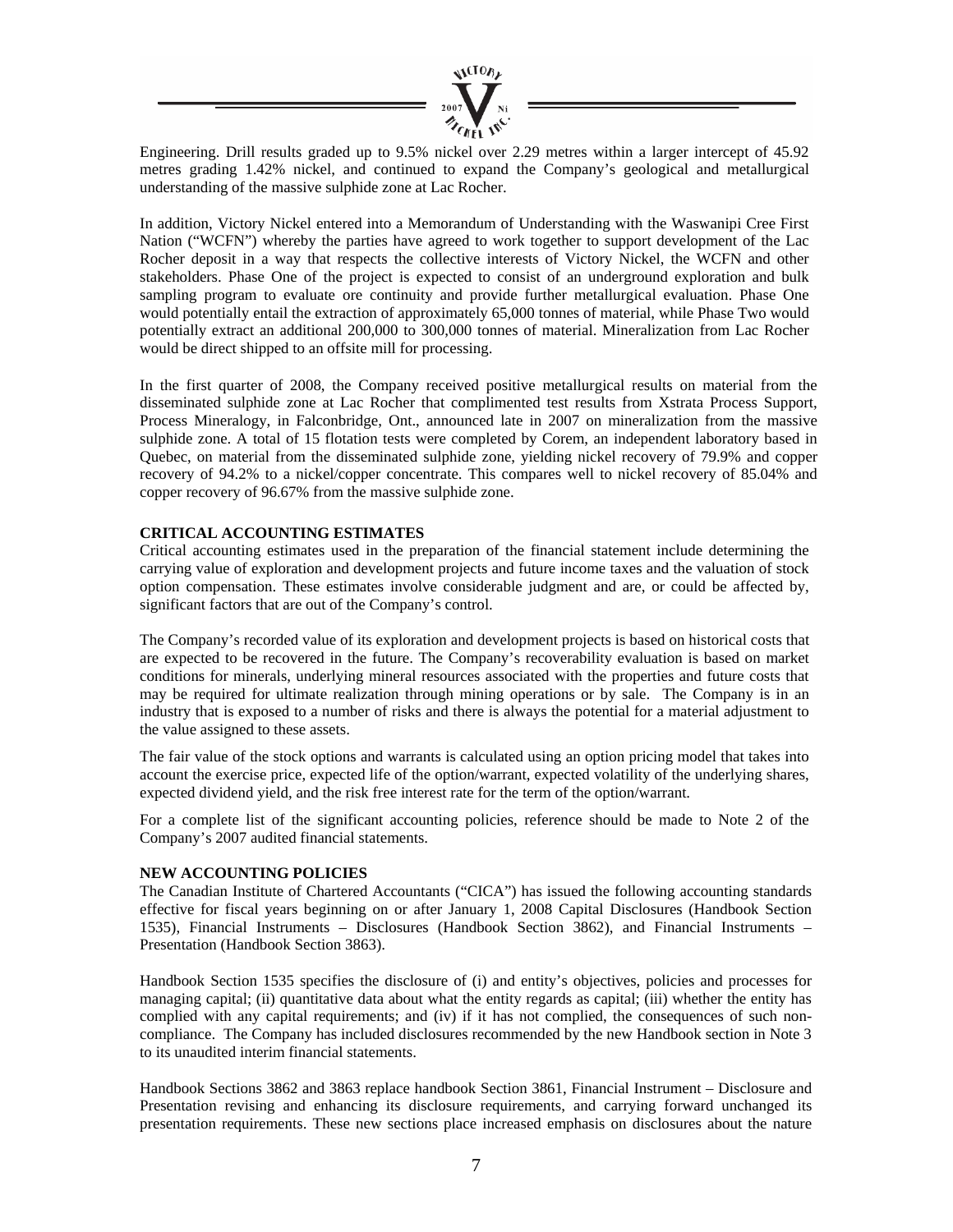

and extent of risks arising from financial instruments and how the entity manages those risks. The Company has included disclosures recommended by the new Handbook section in Note 4 to its unaudited interim financial statements.

#### **Inventories**

Effective January 1, 2008, the CICA has issued accounting standard Section 3031 Inventories. Section 3031 Inventories provides guidance on the method of determining the cost of the Company's materials and supplies. The new accounting standard specifies that inventories are to be valued at the lower of cost and net realizable value. The standard required the reversal of previously recorded write downs to realizable value when there is clear evidence that net realizable value has increased. The adoption of Section 3031 Inventories did not impact the Company's financial statements.

#### **Future Accounting Changes**

In February 2008, the CICA issued accounting standard Section 3064 "Goodwill and Intangible Assets, replacing accounting standard 3062 Goodwill and Other Intangible Assets and accounting standard Section 3450 Research and Development Costs. The new Section will be applicable to financial statements relating to fiscal years beginning on or after October 1, 2008. Accordingly the Company will adopt the new standard for its fiscal year beginning January 1, 2009. Section 3064 establishes standards for the recognition, measurement, presentation and disclosure of goodwill subsequent to its initial recognition and of intangible assets by profit-oriented enterprises. Standards concerning goodwill are unchanged from the standards included n the previous Section 3062. The Company is currently evaluating the impact of the adoption of this new Section.

#### **DISCLOSURE CONTROLS**

The Company's certifying officers have designed a system of disclosure controls and procedures to provide reasonable assurance that material information relating to the Company is made known to them with respect to financial and operational conditions as of March 31, 2008. The certifying officers have evaluated the effectiveness of the disclosure controls and procedures as of March 31, 2008 and have concluded that these disclosure controls and procedures are effective at the reasonable assurance level. Such controls are facilitated by the small size of the Company's senior management team and their access to material information.

The management of the Company was required to apply its judgment in evaluating the cost-benefit relationship of possible controls and procedures. The result of the inherent limitations in all control systems means no evaluation of controls can provide absolute assurance that all control issues and instances of fraud, if any, have been detected.

There were no changes in the Company's internal controls over financial reporting that occurred during the period ended March 31, 2008 that materially affected, or are reasonably likely to affect, the Company's internal controls over financial reporting.

#### **RELATED PARTY TRANSACTIONS**

The Company obtains management, administrative assistance and facilities from Nuinsco pursuant to a management agreement. The fees payable by the Company are equal to the cost to Nuinsco of providing such services plus 10 percent. General and administrative costs charged to the Company during the threemonth period ended March 31, 2008 totaled \$123,000 (2007 period - \$102,000). In addition project-related costs aggregating \$13,000 have been charged to the Company by Nuinsco during the period (2007 period - \$72,000), and are included in exploration and development costs on the balance sheet. The management agreement has an initial term of 24 months and is terminable thereafter by Nuinsco upon 90 days notice and by the Company upon 180 days notice.

#### **OUTSTANDING SHARE DATA**

At May 6, 2008, the Company had 176,857,256 common shares issued and outstanding. In addition, there were 13,635,000 stock options, 150,000 warrants and entitlements to 130,750 common shares under the Share Bonus Plan outstanding on May 6, 2008, which if exercised and issued would bring the fully diluted issued common shares to a total of 190,773,006, and would generate cash of approximately \$4,307,000.